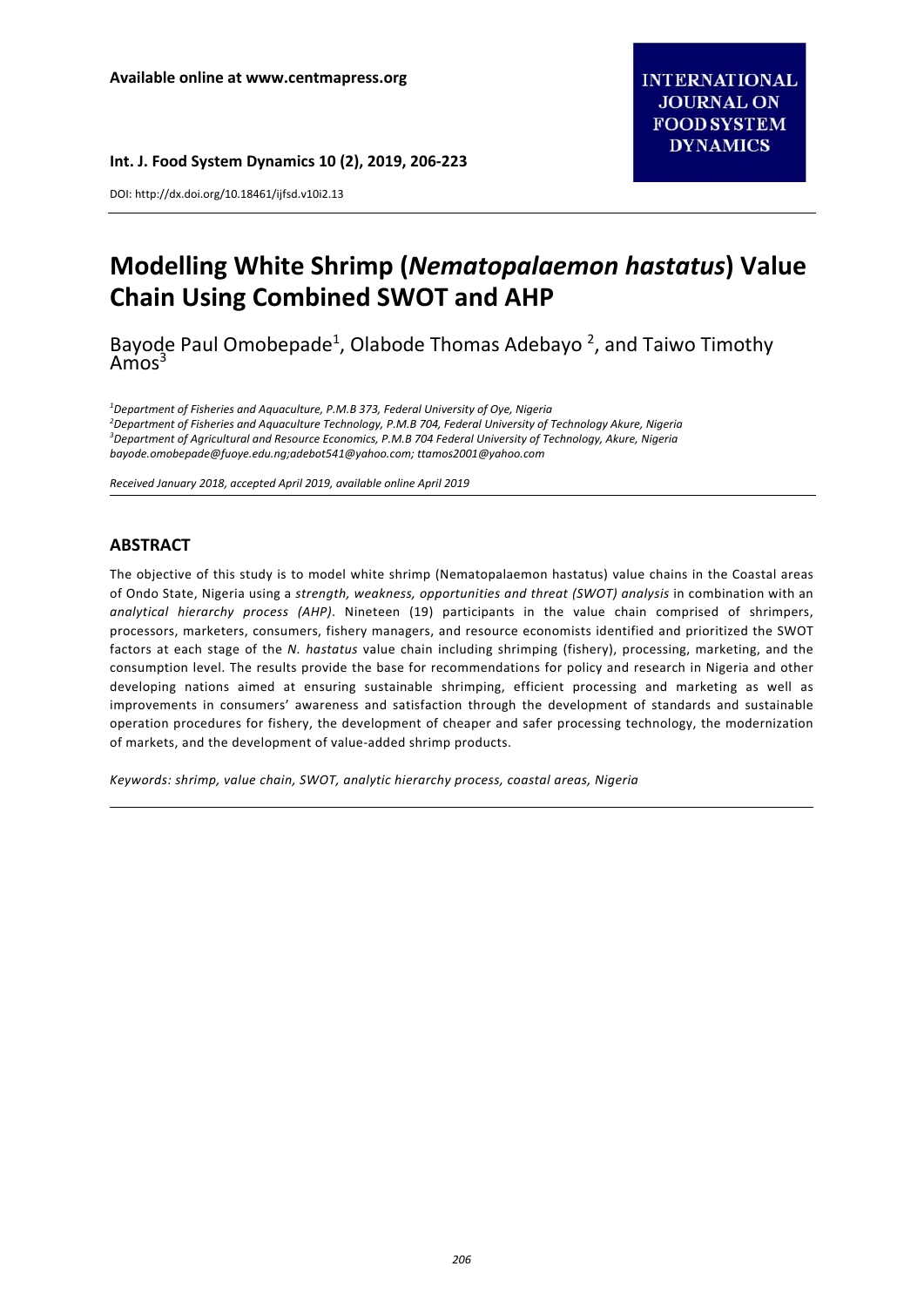# **1. Introduction**

The sustainability and utilization of shrimps and other aquatic resources depend on the ability to manage the nexus between end-users, the ecosystem, and the availability of physical resources (Glass et al., 2015). This is more important for developing countries where the shrimp industry is characterized by unregulated and uncontrolled fishery (Cochrane and Garcia, 2009). Hence, there are increasing demands for broader engagement of relevant stakeholders in developing strategies for the management of the shrimp species. According to Glass et al*.* (2015), the integration of various actors in the value chain of aquatic resources has become institutionalized into ecosystem‐based management. Such strategies help in identifying barriers that can hinder the growth of the different segments of the value chain as well as understand how the fragmented nature of the value chain segments could affect product quality, and the effectiveness and competitiveness of the sector (Araya et al*.*, 2015). Despite the importance of white shrimp to local and international markets, there is sparse information on stakeholders' prioritization of management objectives at various segments of the *N. hastatus* fishery in Nigeria. This study aims at gathering baseline information of the current status of management prioritization of objectives at different segments of the *N. hastatus* value chain. This would aid in projecting management actions for sustainable and effective utilization of the marine shrimp in Nigeria and in other developing countries. The paper is structured as follows: the next section discusses the background to the white shrimp industry in the study area and the application of multi-criteria decision analysis tools such as the analytical hierarchy process (AHP) in prioritizing SWOT factors dealing with strength, weaknesses, opportunities, and threats (risks) in the value chain. Section 3 provides information on the study area, the source of data and the methodology, section 4 presents the results of the order of prioritized SWOT factors, section 5 discusses the results while section 6 concludes the article with relevant recommendations for policy and research.

# **2. Background**

Shrimps are exploited mainly for commercial purpose in the Nigerian shrimping ground that lies east of longitude 5 degrees east to the Nigerian/Cameroon border, principally in the Niger Delta and off river mouths, in estuaries and lagoons with soft mud deposits along the Nigerian continental shelf (United States Agency for International Development, 2012). The continental shelf cuts across states like Ogun, Lagos, Delta, Bayelsa, Rivers, Akwa Ibom, Cross Rivers and Ondo State (United States Agency for International Development 2012). Marine shrimp species of economic importance exploited in the continental shelf of the country include *Penaeus notialis, Parapenaeopsis atlantica, Parapenaeus longirostics, Penaeus kerathurus* and *Nematopalaemon hastatus*. Considering the length of the coastline by states, Ondo has the longest coastline of over 180 km where artisanal fishermen fish within 0 to 5 nautical miles off coast while the trawlers fish from 5 nautical miles outwards (Alhaji et al., 2015). Analysis of shellfish catches at landing among fishermen in coastal areas of Ondo State revealed that the species of *N. hastatus*  was the most frequent one with about 75% of catches (Olawusi and Ajibare, 2014). The shrimp is exploited in marine waters using stow nets and wooden boats powered with outboard engines. At landing, processors buy the fresh shrimp, sun/smoke-dry them traditionally and subsequently sell to market agents from the Southern and landlocked States (Ekiti, Ogun, Osun, Oyo and Edo etc.) Substantial quantities of the *Palaemon* shrimp are exported to international markets in Canada, Japan and the European Union (Figure 1).

The value chain of the species entails activities that include sourcing inputs, shrimping, processing, marketing and consumption of the shrimp and its by-products. It provides a source of livelihood for participants in the value chain and has the potential to substantially improve the income of small-scale producers, who are responsible for 100 per cent of the production. However, due to the importance of shrimp in the diets of Nigerians, the artisanal characteristics of the fishery, the traditional methods of processing and marketing as well as the need to appraise consumers' satisfaction and awareness of the species, there is a need to

a) identify management objectives for improving sustainability in production, processing, improved quality, marketing, and consumption as well as to

b) increase the value chains' contribution to livelihood by assessing and improving the knowledge of the different stakeholders about the *N hastatus* value chain.

These needs can be dealt with by identifying the strengths and weaknesses of the fishery at each segment of the value chain together with the opportunities and threats in the market it operates (Srinivas, 2013; Yidan, 2009). This analysis, known as SWOT analysis supports exploring current constraints and future possibilities of any sector through a systematic approach of introspection into both positive and negative concerns (Akca et al., 2006; Ommani, 2011). In another context, Helms and Nixon (2010) described SWOT analysis as a tool used by consultants, researchers, and managers for strategic planning purposes. Policy makers can better understand how the strength of the fishery can be leveraged to realize new opportunities and understand how weaknesses can slow progress or magnify threats to the fishery.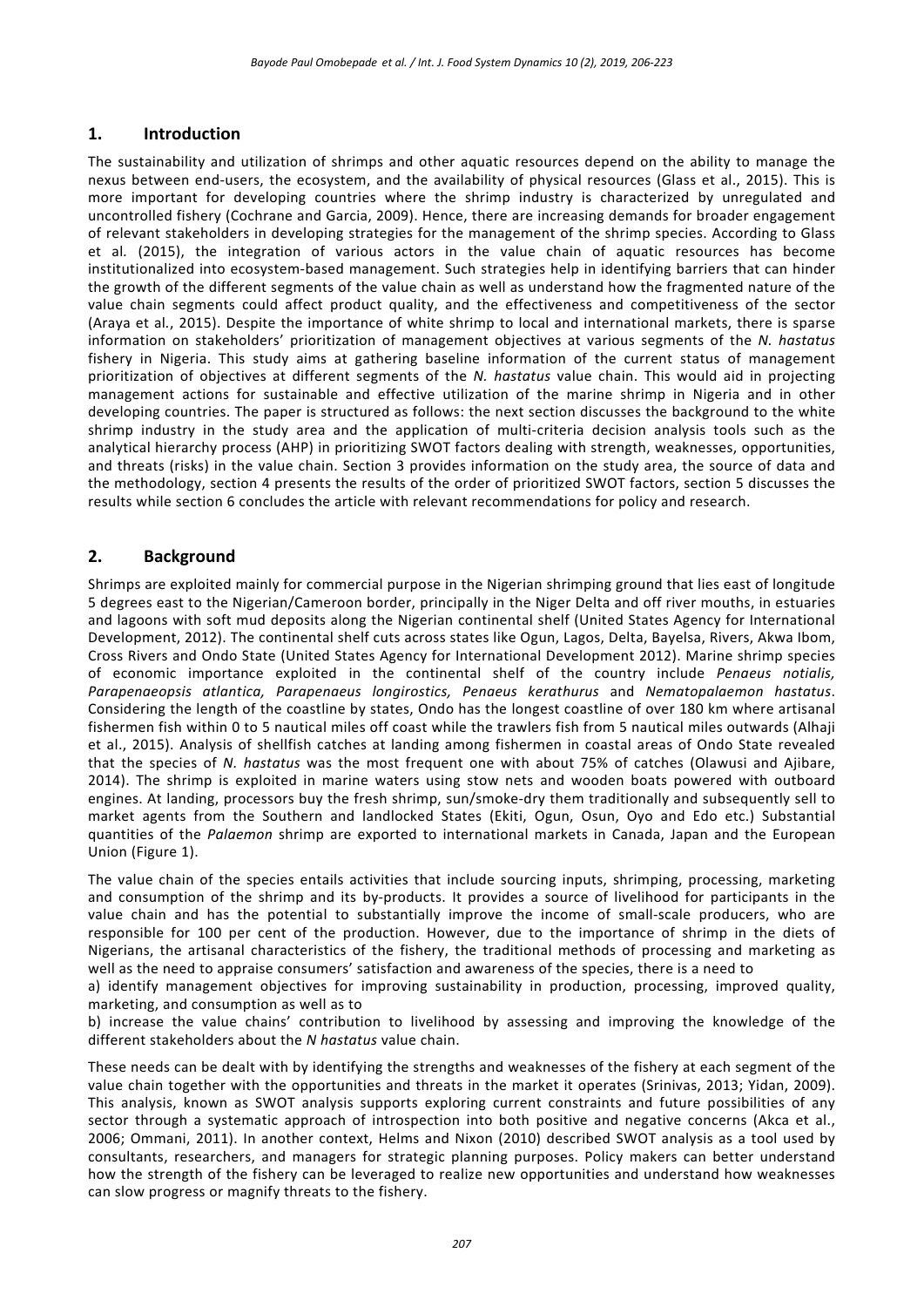SWOT analysis determines what may assist the fishery in accomplishing its objectives, and what obstacles must be overcome or minimized to achieve the desired results (Singh, 2010).



**Figure 1.** Supply Chain of *Palaemon* Shrimp to Local and International Markets

While SWOT anaylsis aids in a decision-making process, it does not support prioritization of issues that were identified as strengths, weaknesses, opportunities or threats. This is where the utilization of the Analytic Hierarchy Process (AHP) can assist. It builds on a tranformation of a decision process into a decision hierarchy and performs pairwise comparisons of decision variables at each level of the decision hierarchy that allow to determine the relative priority of the variables (Tuzmen and Sipahi, 2011). In a SWOT analysis, the relative weights of factors are not quantified regarding the factors' effects on the proposed strategy alternatives (Yüksel and Dağdeviren, 2007). This deficiency can be overcome by linking the SWOT framework with the AHP methodology (Wickramasinghe and Takano, 2010; Kangas, 2003). The approach has been used in management decisions in different enterprises including fisheries and aquaculture (Estévez and Gelcich, 2015; Zeraatkish, 2016; Abba et al*.,* 2013; Suwasono and Nurul, 2013; Gallego‐Ayala and Juízo, 2011; Arnette et al*.,* 2010; Garfi et al*.,* 2009; Wattage and Mardle, 2008; Soma, 2008; Leung et al*.,* 1997). However, there is a paucity of information on its utilization in weighing SWOT factors identified by major stakeholders in the white shrimp value chain. This paper aims at modelling SWOT factors at various stages of the *N. hastatus* value chain using the Analytical Hierarchy Process. This would serve as baseline information for its utilization in shrimp fishery in Nigeria and helps in formulating policies and strategies for a sustainable white shrimp value chain in other developing nations.

# **3. Materials and Methods**

### **3.1 Study Area**

The study was conducted in coastal areas of Ondo State, Nigeria (Figure 2). The area has a shoreline of over 180 km making it the longest coastline in Nigeria (Bayode et al*.*, 2011) with a population of 290,615 (National Population Census, 2006). The major occupation of the populace is fishing, canoe building, lumbering, farming and trading while the major forms of transportation are motorized boats and paddled canoe (Alhaji et al*.,* 2015). The area is rich in aquatic biodiversity that includes fish, shellfish (shrimps, crabs, lobster, gastropods and cephalopods), reptiles an,d other living organisms (Solarin et al*.,* 2010).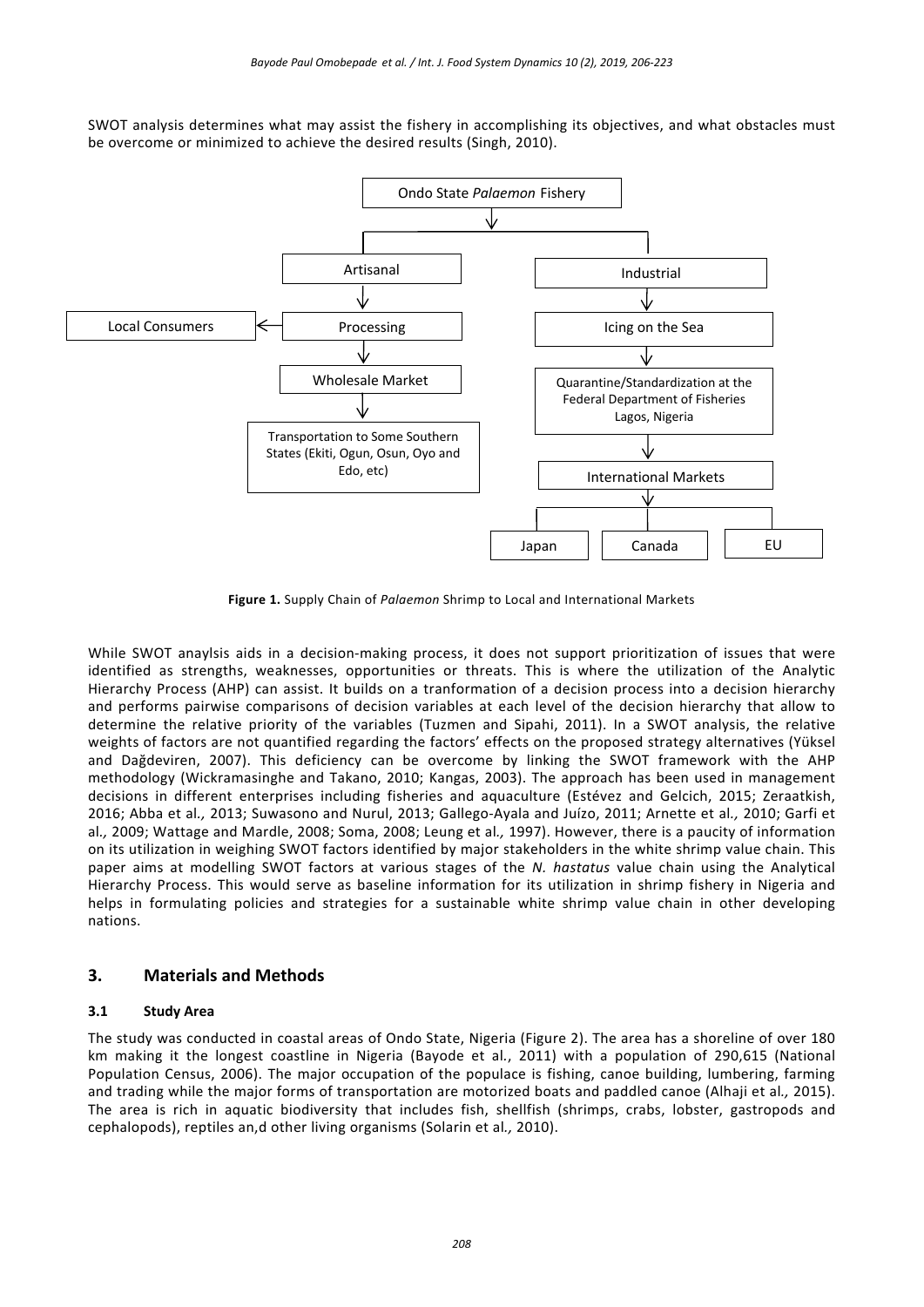

**Figure 2.** Map of Study Area.

# **3.2 Identification of SWOT Factors**

The SWOT factors were identified using a multi-stage approach. The first stage involved a field survey that was primarily conducted to assess information on production activities, economic performance, efficiencies and challenges in four segments (fishery, processing, marketing and the consumption level) of the white shrimp value chain in the coastal areas of Ondo State, Nigeria. The sample included 120 respondents from shrimpers, processors, and marketers from various locations, and 40 consumers from a population centre in the state. They provided primary data on the activities and challenges at the different stages of the value chain between January 2015 and January 2017. In a second phase, a group of experts used the results of the field survey to identify SWOT factors for each stage of the value chain. The experts included representatives from research, fishery, the Department of Fisheries and Aquaculture (natural resource economist), and the Federal University of Technology Akure, Nigeria (agricultural and resource economist). The results are presented in tables 3‐6 in line with the approach proposed by Ehsan et al*.*, (2015).

### **3.3 AHP Modelling**

The SWOT factors were subsequently prioritized by a 19-member panel, using the Analytical Hierarchy Process (AHP). AHP is a tool for multi-criteria decision analysis that offers decision makers with the opportunity to handle multiple objectives and subjective data (Saaty and Peniwati, 2008). De Felice *et al.* (2015) defined AHP as a mathematical method for analysing and organizing complex decisions hierarchically and weighing them using ratio scale measurement based on experts' opinion. It allows the possibility of considering various qualitative and quantitative criteria and helps in checking the consistency of decision makers' evaluations, thus reducing the bias in the decision‐making process (Saaty, 2008). In our study, the AHP was utilized within the SWOT framework to systematically quantify the SWOT factors and equate their intensities (Wickramasinghe and Takano, 2010). The following steps described by Kunasekaran and Krishnamoorthy (2018) and Gallego‐Ayala and Juízo (2011) were used for this study:

- a. statement of overall objectives;
- b. pairwise comparisons to capture the weights of each SWOT group;
- c. pairwise comparisons to derive the relative priorities of each factor within the SWOT groups;
- d. overall factor weight is obtained by multiplying the factors local weights by the specific group weight; and
- e. determination of consistency ratio.

Using the step described above, the panel set the overall objectives of the AHP modelling for this study. These include: ensuring sustainable shrimping enterprises, efficient shrimp processing and marketing and enhanced consumers' awareness and satisfaction. Towards these goals, the panel systematically appraised the SWOT factors presented in tables 3‐6 to make them commensurable as regards their relative weights (Kangas et al*.*, 2003) using Saaty's comparison scale (table 1). The random index of numbers used in determining the consistency of the factors is presented in Table 2. AHP of SWOT factors was analysed using the Excel model designed by Barnard (2012).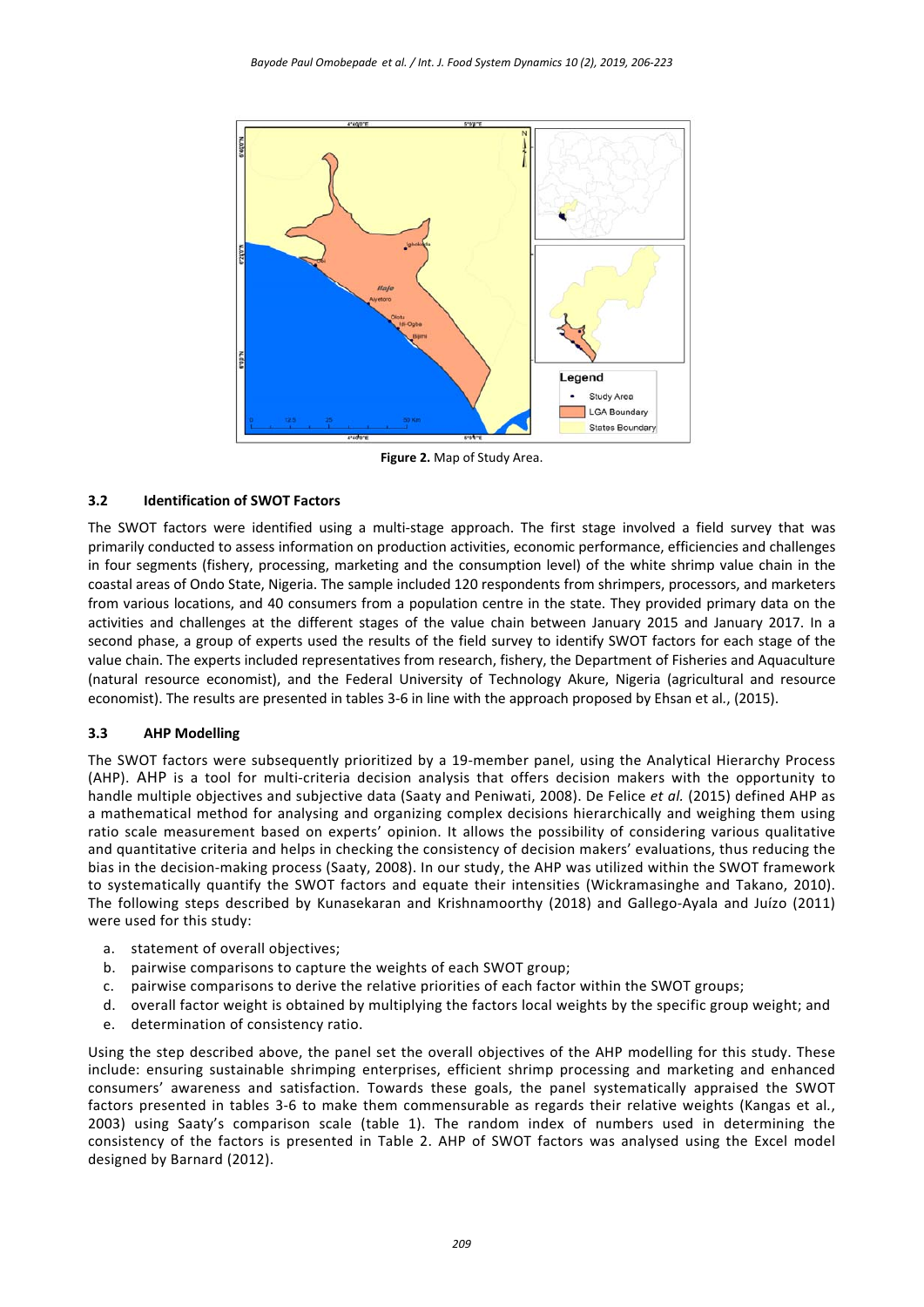| Table 1.                                        |
|-------------------------------------------------|
| Saaty's Pairwise Comparison for AHP preference. |

| <b>Scale</b>                          | <b>Numerical Rating</b> | Reciprocal    |
|---------------------------------------|-------------------------|---------------|
| <b>Extremely Importance</b>           | 9                       | 1/9           |
| Very to Extremely strongly Importance | 8                       | 1/8           |
| Very strongly Importance              |                         | 1/7           |
| Strongly to very strongly Importance  | 6                       | 1/6           |
| Strongly Importance                   | 5                       | 1/5           |
| Moderately to Strongly Importance     | 4                       | ¼             |
| Moderately Importance                 | 3                       | 1/3           |
| Equally to Moderately Importance      | 2                       | $\frac{1}{2}$ |
| Equally<br>Importance                 |                         |               |

Source: Kunasekaran and Krishnamoorthy (2018).

| Table 2.<br>Random Index of Factors. |                                                         |     |      |      |      |      |      |      |
|--------------------------------------|---------------------------------------------------------|-----|------|------|------|------|------|------|
| N                                    |                                                         | Δ   |      | h    |      | 8    | q    | 10   |
| <b>RI</b>                            | 0.58                                                    | 0.9 | 1.12 | 1.24 | 1.32 | 1.41 | 1.45 | 1.49 |
|                                      | Countries Report Fouriers and Ratchmonic conduct (0040) |     |      |      |      |      |      |      |

Source: Kunasekaran and Krishnamoorthy (2018).

# **4. Results of Priorities in SWOT Factors Using AHP**

Results of the pairwise comparisons of SWOT factors at each stage of the value chain are presented in tables 7‐ 10 in the appendix while tables 11‐14 in the appendix provide information on the priorities of the various SWOT factors within each group.

In the *shrimping segment* (table 11) of the value chain the highest rated SWOT factors were (1) abundance of *N. hastatus*  in the coastline, (2) lack of standards and sustainable operating procedure for the fishery, (3) development of SSOP for the fishery, and (4) free access to the white shrimp fishery. while the SWOT factors with the least priorities were (1) beneficial fishing association, (2) less beneficial fishing association, (3) increased shrimping during off‐peak months, and (4) seasonality of catches respectively.

In the *processing segment* (table 12) the SWOT factors with the highest priorities included (1) easy accessibility to processing areas by marketers and consumers, (2) health hazards associated with traditional smoking, (3) development of cheaper and safe processing technology, and (4) lack of infrastructure for large scale processing while the SWOT factors with the least priorities included (1) positive return on investment, (2) reduced volume of processed shrimp in off‐peak months, (3) increased sanitation of processing environment, and (4) supply of un‐dried wood.

in the *marketing segment* (table 13) the highest rated SWOT factors were (1) the availability of large shrimp markets, (2) inadequate storage facilities, (3) modernization of markets and (4) production of undesirable sensory properties while the SWOT factors with the lowest priorities included (1) positive return on investment, (2) lack of product labelling, (3) development of cheap storage facilities, and (4) the large volume of by‐catch in processed shrimp.

At the *consumption level* (table 14) the SWOT factors with highest priorities included (1) high awareness of the nutritional benefits of the species, (2) increased quantity of by-catch, (3) development of value-added products, and (4) the supply of undesirable smoked shrimp in market places while the SWOT factors with the lowest priorities included (1) the absence of an allergy in the majority of consumers, (2) seasonality of catch, (3) assessment of consumers outside the study area, and (4) supply of smoked shrimps with undesirable sensory attributes.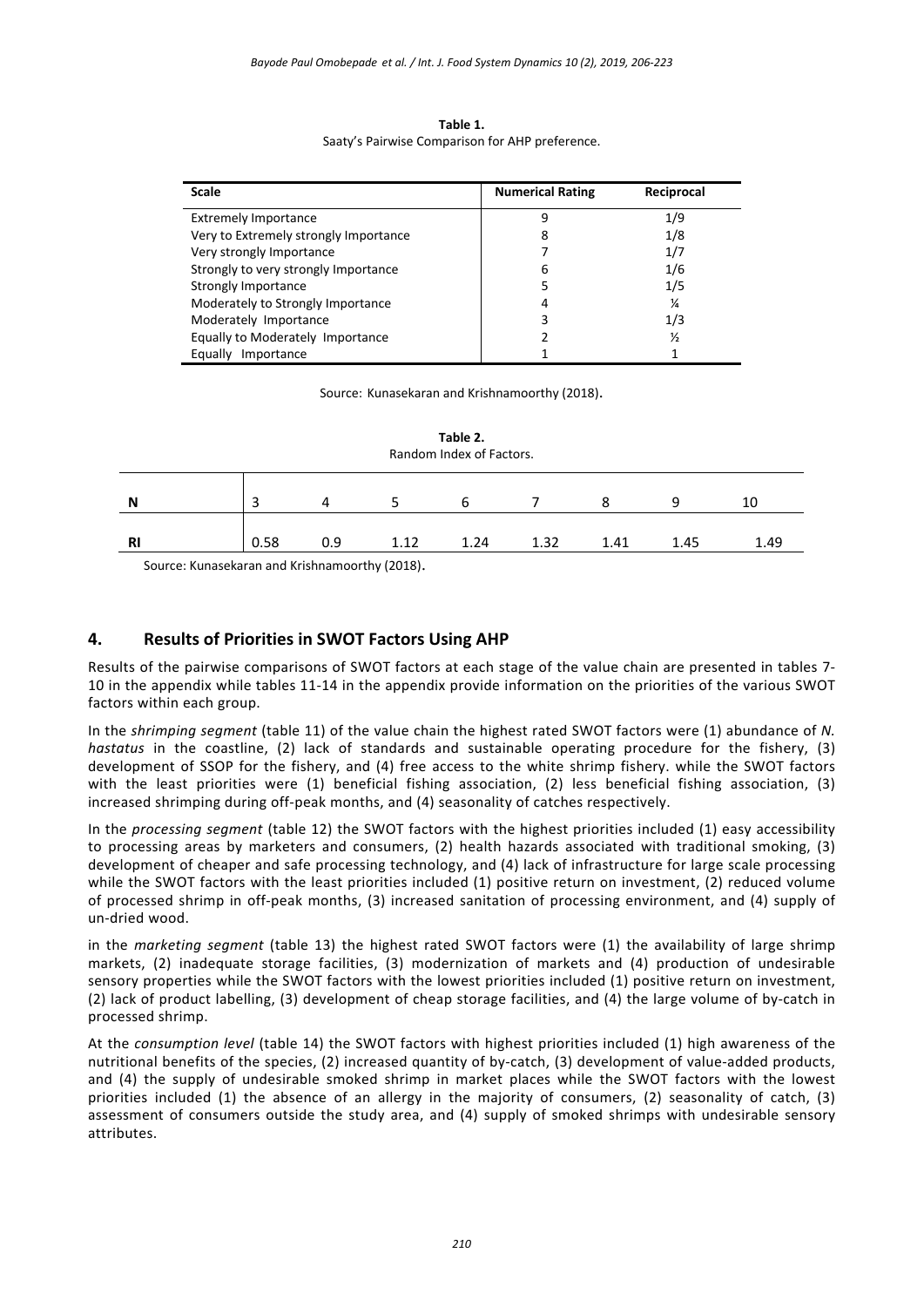#### **Table 3**: SWOT Matrix of shrimping factors.

|                | <b>Strengths</b>                                      |                | Weaknesses                                                   |
|----------------|-------------------------------------------------------|----------------|--------------------------------------------------------------|
| <b>S1</b>      | Availability of Shrimping materials at Igbokoda       | W1             | Less Beneficial Fishing association                          |
| S <sub>2</sub> | Large consumer base                                   | W <sub>2</sub> | Lack of governance for monitoring shrimping input and catch  |
| S3             | <b>Beneficial fishing Association</b>                 |                | W3 High cost of outboard engines                             |
| S4             | High return on investment                             |                | W4 Reduced volume during the off-peak months                 |
| S5             | High catch volume in peak months                      | W5             | High tide and sea turbulence during raining season           |
| S <sub>6</sub> | Abundance of the species in the coastline             | W6             | Low/non-availability of shrimping input in shrimping areas   |
| <b>S7</b>      | Large household size                                  | W7             | Inadequate infrastructural facilities in coastal communities |
| S8             | Availability of economically active Inhabitants       |                | W8 High cost of fuel                                         |
|                | <b>Opportunities</b>                                  |                | <b>Threats</b>                                               |
| 01             | Increased shrimping during off-peak months            | T1             | Positive resource rent                                       |
| 02             | Development of selective shrimping gear               | Τ2             | Free access to white shrimp fishery                          |
| 03             | Development of SSOP for the fishery                   | тз             | Seasonality of shrimp catches                                |
| 04             | Development of a tax system based on shrimping effort | Τ4             | <b>Excessive rainfall and bad weather</b>                    |
| 05             | Development of responsive fishing organizations       | T5             | Trawling operations                                          |
| O6             | Diversification of the coastal economy                |                |                                                              |
| 07             | Investment into fishery input sales                   |                |                                                              |

| Table 4: SWOT Matrix of shrimp processing factors. |                                                       |     |                                                           |  |  |  |
|----------------------------------------------------|-------------------------------------------------------|-----|-----------------------------------------------------------|--|--|--|
|                                                    | <b>Strengths</b>                                      |     | <b>Weaknesses</b>                                         |  |  |  |
| <b>S1</b>                                          | Positive return on investment                         | W1  | Reduced volume of processed shrimp during off-peak months |  |  |  |
| S <sub>2</sub>                                     | Availability of cheap processing materials            | W2  | Lack of product standardization                           |  |  |  |
| S3                                                 | Large consumer base for white shrimp                  | WЗ. | High level of by-catch at landing                         |  |  |  |
| S <sub>4</sub>                                     | Easy accessibility to processing areas                | W4  | Low-value addition                                        |  |  |  |
| S <sub>5</sub>                                     | High volume of processed shrimp                       | W5  | Health hazard associated with traditional smoking         |  |  |  |
| S <sub>6</sub>                                     | Weekly sanitation of processing areas                 |     |                                                           |  |  |  |
| S7                                                 | Large house size                                      |     |                                                           |  |  |  |
|                                                    | <b>Opportunities</b>                                  |     | <b>Threats</b>                                            |  |  |  |
| 01                                                 | Standardising the processing environment              | T1  | Lack of infrastructure for large scale processing         |  |  |  |
| 02                                                 | Development of value-added shrimp products            | Т2  | Seasonality                                               |  |  |  |
| <b>O3</b>                                          | Development of cheaper and safe processing technology | T3  | Supply of un-dried wood                                   |  |  |  |
| 04                                                 | Development of shrimp storage facilities              |     |                                                           |  |  |  |
| 05                                                 | Increased sanitation of processing environment        |     |                                                           |  |  |  |

#### **Table 5:** SWOT Matrix of shrimp marketing factors.

|                | <b>Strengths</b>                              |                | Weaknesses                                               |
|----------------|-----------------------------------------------|----------------|----------------------------------------------------------|
| S <sub>1</sub> | Large consumer base in Southern, Nigeria      | W1             | Lack of product labelling                                |
| S <sub>2</sub> | Availability of processed shrimp              | W <sub>2</sub> | Inadequate value addition                                |
| S3             | Availability of large shrimp markets          | W3             | Inadequate storage facilities                            |
| S <sub>4</sub> | Positive return on investment                 | W4             | Lack of standardization                                  |
|                | <b>Opportunities</b>                          |                | <b>Threats</b>                                           |
| O <sub>1</sub> | Standardization of white shrimp products      | Τ1             | Production of un-dried white shrimps by processors       |
| 02             | Modernization of Igbokoda and Obi markets     | T2             | Large volume of by-catch in processed shrimp             |
| <b>O3</b>      | Marketing of value-added and labelled shrimps | T3             | Production of shrimp with undesirable sensory properties |
| 04             | Development of cheap storage facilities       |                |                                                          |

|                | <b>Strengths</b>                                            |                | Weaknesses                                          |
|----------------|-------------------------------------------------------------|----------------|-----------------------------------------------------|
| S <sub>1</sub> | Easy accessibility by consumers                             | W <sub>1</sub> | Increased quantity of by-catch                      |
| S <sub>2</sub> | Highly rated desirable sensory properties and acceptability | W <sub>2</sub> | Seasonality of Catch                                |
| S <sub>3</sub> | High awareness of the nutritional benefits of the species   | W3             | Mould Growth                                        |
| S4             | Less expensive in coastal communities                       |                |                                                     |
| S <sub>5</sub> | High acceptability of food flavoured with dried shrimp      |                |                                                     |
| S <sub>6</sub> | High consumption level among consumers                      |                |                                                     |
| S7             | High satisfaction with shrimp quality market places         |                |                                                     |
| S8             | High utilization as a supplement in weaning foods           |                |                                                     |
| S9             | No allergy reactions in the majority of consumers           |                |                                                     |
|                | <b>Opportunities</b>                                        |                | <b>Threat</b>                                       |
| 01             | Development of value-added white shrimp products            | <b>T1</b>      | Supply of undesirable white shrimp in market places |
| <b>O2</b>      | Assessment of consumers preferences outside study area      | T2             | Consumption allergies in some children and adults   |
| <b>O3</b>      | Development of domestic storage for smoked shrimp           | T3             | Inflation                                           |

#### **Table 6:** SWOT Matrix of Shrimp Consumption factors.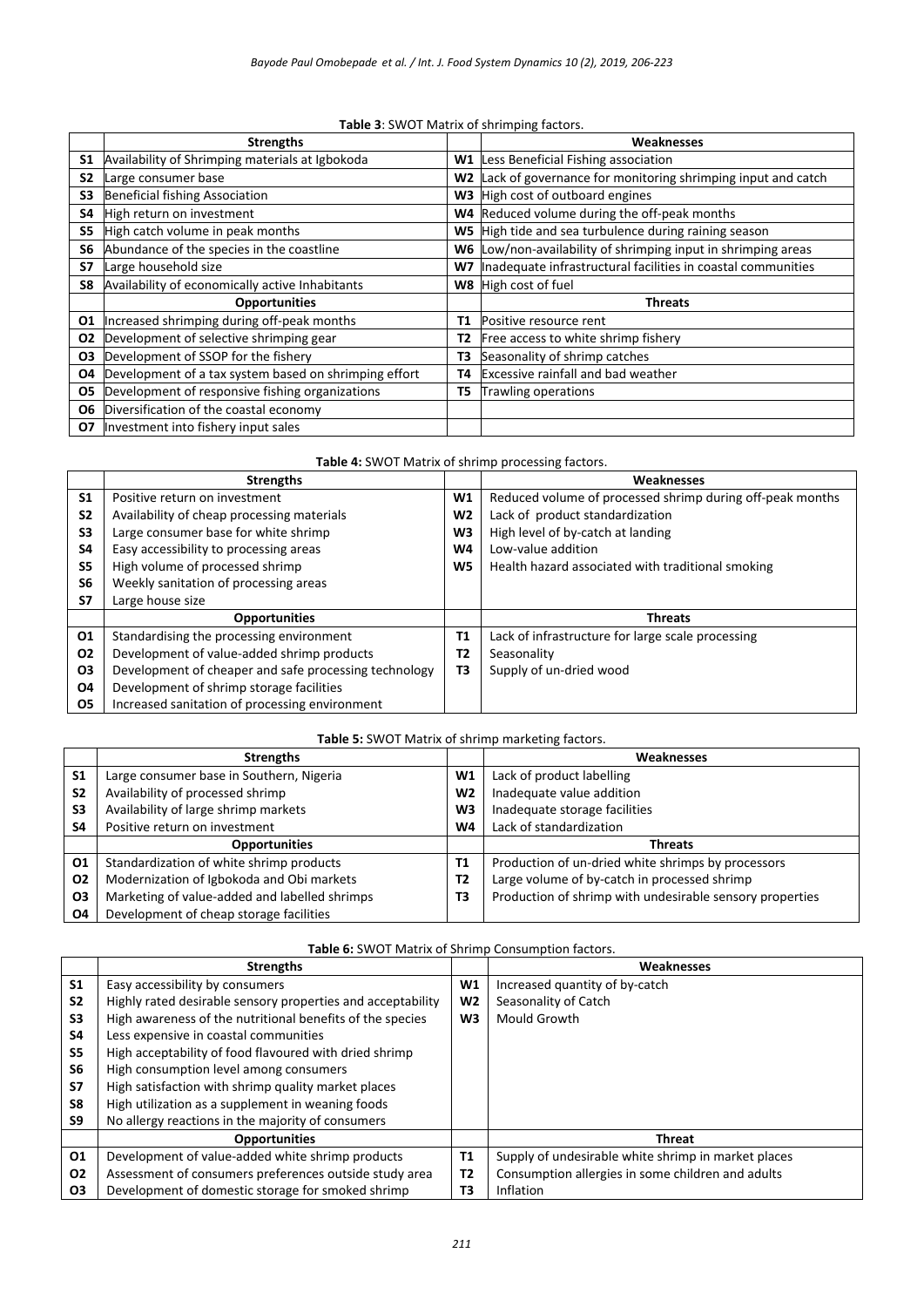# **5. Discussion and Policy Recommendations**

The SWOT analysis is one of the most effective tools used in assessing the level or the development of a given sector (Meyo and Liangand, 2012). The shrimp sector embodies many opportunities and has its strengths but it also has to deal with weaknesses and threats which need to be minimized. The strengths of the different segments will toughen if some of the policies recommended in the opportunities are adopted and applied to reduce the weaknesses. The strengths' results revealed the abundance of shrimp in coastal waters of Ondo State, particularly in Ilaje LGA. To consolidate this strength, there is the need for the development of standards and sustainable operation procedures (O3) at the shrimping stage to ensure that the major threat to the fishery (free access; T2) is effectively curtailed (Meyo and Liang, 2012). Presently, shrimpers in the study area operate in an unregulated, uncontrolled and illegal fishing (UUI) environment which is characteristic of developing countries and under‐developed fishery environments. Fishing that falls into the categories of UUI is estimated to have a value of between \$9 and \$23 billion per year and without doubt, a growing global concern for fishery managers, producers, traders, consumers and the fishers themselves (Cochrane and Garcia, 2009).

The study area's geographical location is a valuable opportunity but the high cost of shrimping inputs needed to be tackled efficiently. Tackling the high cost of shrimping input, the Government could subsidize the input market which will enable individuals with limited financial resources to boost shrimp production. Providing subsidies to small scale shrimpers, prospective investors and increasing processing capacity in the study area will increase the availability of white shrimp in market places and contribute to the coastal economy. However, this may negatively affect the long‐term sustainability of the fishery and ecosystem due to overcapacity (Heymans et al., 2011). Therefore, the provision of subsidy and increasing investment in the white shrimp fishery should be accompanied by the development of a suitable shrimp management model. This includes the monitoring, control and surveillance of gear use, size of vessels, number of shrimpers, shrimping hours and size of outboard engines. This is all about ensuring compliance with fishery management measures (Cochrane and Garcia, 2009).

Due to the free access nature of the fishery (T1) at the shrimping segment, there is need to develop a comanagement approach to change the behaviour of shrimpers to save the resource and also to maintain a positive economic return (Garza‐Gil et al*.,* 2016). This can be achieved by taxation which is one of the means by which the demand for harvest, fisheries violation and fishing pressure can be reduced (Salgado and Chávez, 2015). The ultimate goal of this approach is to manage the fishery and increase its contribution to government revenue. This includes the development of a tax system that could be based on shrimping effort (numbers of fishing hours, horsepower of outboard engines) or output (weight of fresh shrimp).

Shrimp is classified as an aquatic resource with high resource and economic rent. This is a major strength of the species in the Nigerian aqua food market. However, due to the effects of seasonality (T3 and T2) at the shrimping and processing stages, participants at each stage of the value chain usually have high economic rent particularly during the dry months while consumers buy at higher prices. There is a need to develop storage facilities at the marketing stage (O4) that would increase the shelf life and availability of processed white shrimp, particularly in the dry months to increase access by low‐income earners.

Though the processing stage of the value chain is profitable, the major threats to the segment are health hazards (coughing, headache and reedling of the eye) and stress associated with the traditional smoking method (T5) adopted in the study area. Therefore, there are opportunities for Agricultural Engineers and Food Scientists to development cheaper and safeer processing technologies (O3) that could reduce processing hours, reduce/eliminate hydrocarbons, and eliminate stress and health hazards associated with the shrimp smoking enterprise.

Results from the study show that the major weaknesses of shrimp processing enterprises are the high level of by-catches at landing with low-value. The non-availability of selective gear and small mesh size of stow nets utilized in the study area could be the reasons for the large volume of by‐catches at landing and in processed shrimp at market places (Udoh and Ukpatu, 2017). To reduce by‐catches, there is a need for the development of selective shrimping gear and the monitoring of mesh size used by shrimpers linked to the third opportunity at the shrimping stage. This is supported by the assertions of Kalayc and Yeşilçiçek (2014) who stated that sustainable fishery and a reduction of by-catches could be achieved by modifications in fishing gears.

Presently, the utilization of white shrimp in the study area and beyond is limited to consumption/flavouring of food in dried/grounded form and to utilization in weaning food with no allergic reactions (Okayi et al*.,* 2013). However, there is a need for increased value addition to make processed white shrimp competitive in local and international markets. The cost of value addition includes standardization of shrimp products at the processing and marketing stages of the value chain. There are opportunities for food regulatory bodies in the country to control the quality and standard of shrimp products in market places as well as the state of hygiene in processing and marketing. Ensuring environmental standards will boost consumers' confidence in the hygienic status of dried shrimps production. The advantages of standardization are that product classification and/or grading could build consumer confidence and bring about greater market transparency. Consumer can expect a product of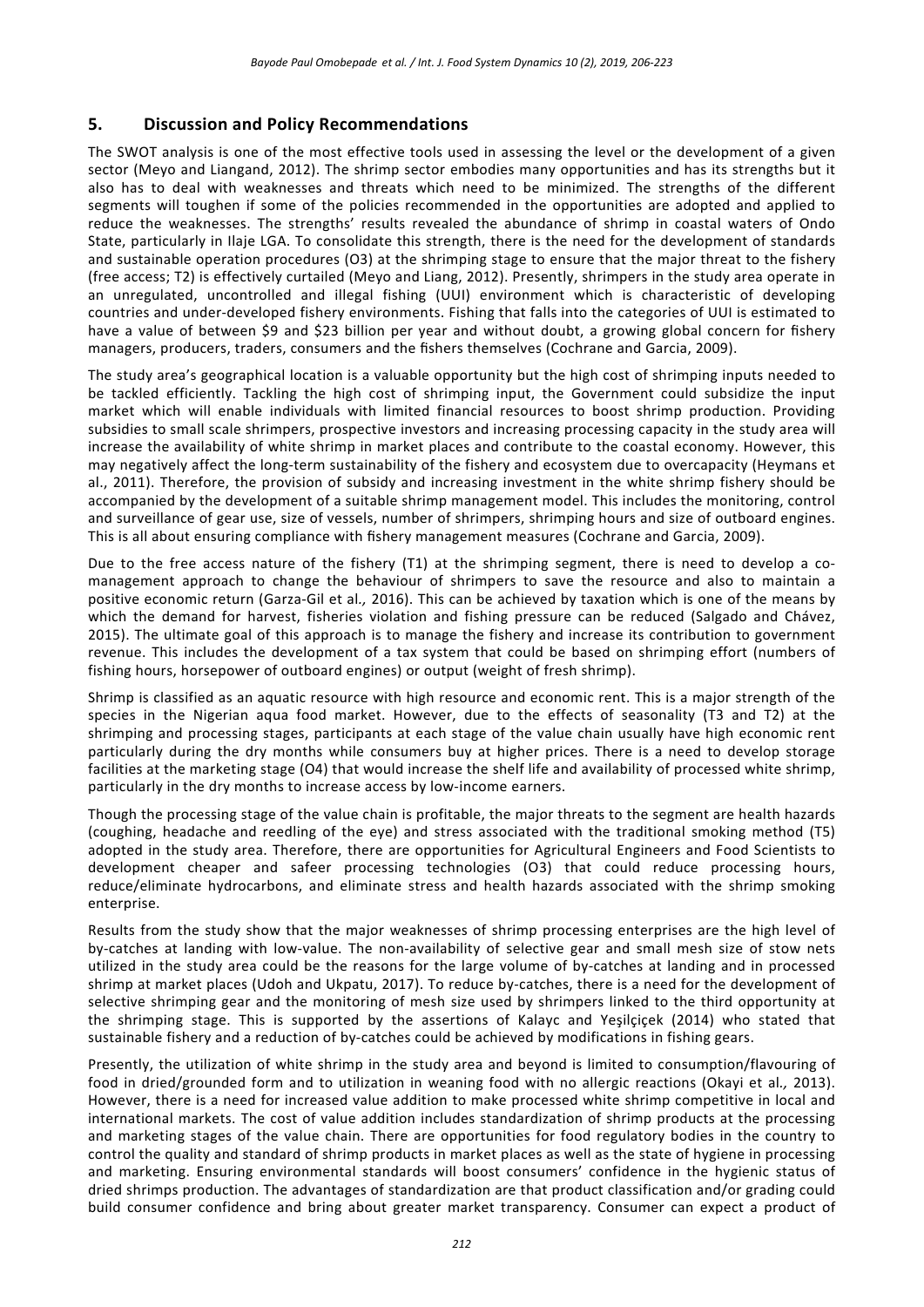consistent quality when purchasing a specific grade or class allowing white shrimp products to compete on an equal footing with other aquatic products (South Africa Department of Agriculture, 2017).

The availability of large markets at Igbokoda and Obi in the coastal areas for prospective local and international marketers and consumers is a major pointer to the strength of shrimp marketing in the study area and beyond. However, there is still the need for market modernization to make them competitive among national, regional and global seafood markets. The presence of white shrimp with highly rated desirable sensory properties and awareness of the nutrient composition of white shrimps should support attracting consumers within and outside the study area.

# **6 Conclusion**

The aim of the combined SWOT and AHP method was to improve the quantitative side of the strategic planning of *N. hastatus* value chain in the study area. The technique has proved to be of great help in understanding how AHP could be used to set priority for white shrimp value chain SWOT factors. The weaknesses and threats of the four stages in the value chain (shrimping, processing, marketing and consumption level) could be drastically reduced by utilizing the opportunities with the highest priorities. These include the development of SSOP for the fishery, development of cheaper and safer processing technology, modernization of shrimp markets and development of value‐added shrimp products. The Federal Department of Fisheries and researchers in Nigeria and other developing nations can use this information to formulate programmes and policies that would ensure sustainable fishery, efficient processing and marketing as well as consumers' awareness and satisfaction.

### **Acknowledgement**

We appreciate Dr Yemi Gbadamosi, Dr Wale Olutumise of the Department of Fisheries and Aquaculture Technology and Department of Agricultural and Resource Economics of the Federal University of Technology Akure respectively. We all sat in a panel to set priorities for the SWOT factors using the analytical hierarchy process.

### **References**

- Abba, A. H., Noora, Z. Z., Yusufa, R. O., Din, M. F. M. D., and Abu Hassan, M. A. (2013). Assessing environmental impacts of municipal solid waste of Johor by analytical hierarchy process. *Resources, Conservation and Recycling,* 73: 188‐198.
- Adepoju, T. L., Famade, O. A. (2010). The application of strengths, weaknesses, opportunities and threats (SWOT) analysis for managing vocational and technical education ( VTE ) programmes for improved efficiency in Nigeria. *Educational Research and Reviews,* 5: 354‐361.
- Alhaji T. A., Jim‐Saiki L. O., Giwa J. E., Adedeji A. K., and Obasi E.U. (2015). Infrastructure Constraints in Artisanal Fish Production in the Coastal Area of Ondo State, Nigeria, *International Journal of Research in Humanities and Social Studies,* 2(5):22‐29.
- Arnette, A., Zobel, C., Bosch, D., Pease, J., and Metcalfe, T. (2010). Stakeholder ranking of watershed goals with the vector analytic hierarchy process: Effects of participant grouping scenarios. *Environmental Modelling & Software,* 25: 1459‐1469.
- Banard, S. (2012). Analytic Hierarchy Process (AHP) [Online]. SCB Associates. Available:https://www.google.com.ng/se arch?source=hp&ei=ezbgWralD83GkwXQ6YPQBg&q=AHP+Templace+SCBUK&oq=AHP+Templace+SCBUK&gs\_l=ps yab.3...1245.10384.0.11359.21.19.0.0.0.0.0.0..0.0....0...1c.1.64.psy‐ab..21.0.0.0...0.Qny31DMJEuA [Accessed 20th April 2018].
- Bayode, O.J., Adewunmi E.A., and Odunwole, S. (2011). Environmental implications of oil exploration and exploitation in the coastal region of Ondo State, Nigeria: A regional planning appraisal. *Journal of Geography and Regional Planning,* 4(3): 110‐121.
- Cochrane, K. L., Garcia, S. M. (2009). *A Fishery Manager's Guide Book*, Wiley Blackwell.
- De Felice, F Deldoost, M.H Faizollahi, M. 2015. Performance Measurement Model for the Supplier Selection Based on AHP, *Int. J. of Engineering Bus. Mgt*, 7:17 DOI: 10.5772/61702
- Ehsan, M., Salarzehi, H., Arbatani, T. R., and Dezhkamd, J. (2015). Strategic analysis of Fishery industry development in Iran. *Asian Journal of Research in Business Economics and Management,* 5: 180‐197.
- Estévez, R. A., Gelcich, S. (2015). Participative multi‐criteria decision analysis in marine management and conservation: Research progress and the challenge of,integrating value judgments and uncertainty. *Marine Policy,* 61: 1‐7.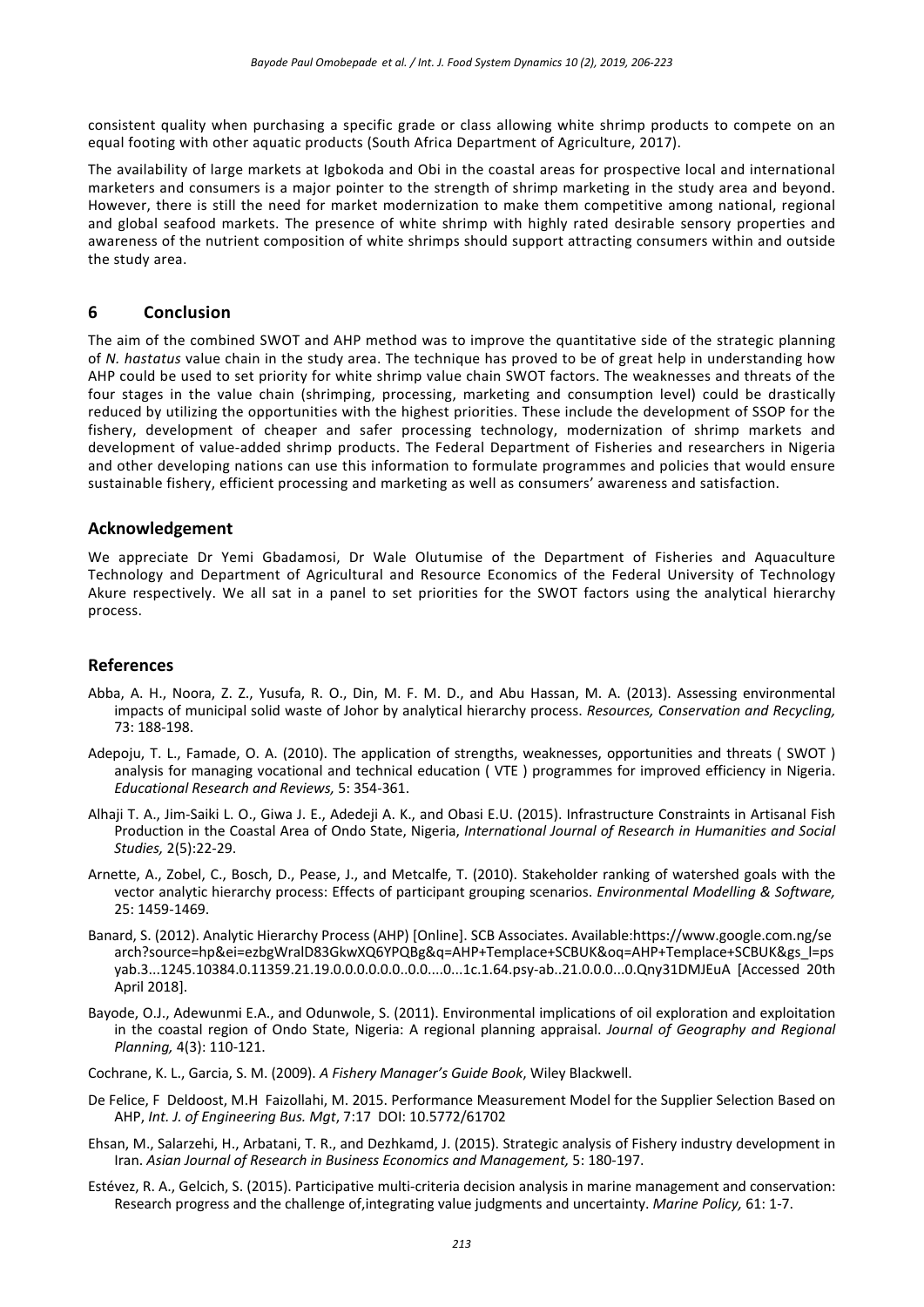- Gallego-Ayala, J., Juízo, D. (2011). Strategic implementation of integrated water resources management in Mozambique: An A'WOT analysis. *Physics and Chemistry of the Earth,* 36: 1103‐1111.
- Garfi, M., Tondelli, S., and Bonoli, A. (2009). Multi‐criteria decision analysis for waste management in Saharawi refugee camps. *Waste Management,* 29: 2729‐2739.
- Garza‐Gil, M. D., Varela‐Lafuente, M., and Surís‐Regueiro, J. C. (2016). *Using Taxes to Manage a Multi Gear Fishery: Application to a Spanish Fishery*, INTECH Publisher.
- Glass, J.R., Gordon, H. K., Scott, A. M. (2015).Socioeconomic considerations of the commercial weathervane scallop fishery off Alaska using SWOT analysis, *Ocean & Coastal Management*, 105 (2015) 154‐165.
- Gorener, A., Kerem, K., and Korkmaz, U. (2012). Application of Combined SWOT and AHP: A Case Study for a Manufacturing Firm. *Elsevier Procedia Social and Behavioural Science,* 58: 1525‐1534.
- Helms, M., Nixon, J. (2010). Exploring SWOT Analysis Where are we Now? A Review of Academic Research from the Last Decade". *Journal of Strategy and Management*, 3(3): 215 – 251.
- Heymans, J. J., Mackinson, S., Sumaila, U. R., Dyck, C., and Little, A. (2011). *The Impact of Subsidies on the Ecological Sustainability and Future Profits from North Sea Fisheries*  [Online].Available http://journals.plos.org/plosone/‐ article?id=10.1371/journal.pone.0 [Accessed 19<sup>th</sup> December 2017].
- Kalayc, F., Yeşilçiçek, T. (2014). Effects of Depth, Season and Mesh Size on the Catch and Discards of Whiting (*Merlangius merlangus*) Gillnet Fishery in the Southern Black Sea, Turkey. *Turkish Journal of Fisheries and Aquatic Sciences,* 14: 449‐459.
- Kangas, J., Kurttila, M., Kajanus, M., and Kangas, A. (2003). Evaluating the management strategies of a forestland estate‐the SO‐S approach. *Journal of Environmental Management,* 69: 349‐358.
- Kunasekaran, V., Krishnamoorthy, K. (2018). Multi-criteria decision making to select the best method for the preparation of solid lipid nanoparticles of rasagiline mesylate using analytic hierarchy process. *J. Adv. Pharm. Technol. Res.,* 5: 115‐121.
- Leung, P., Muraokaa, J., Nakamotoa, S. T., and Pooley, S. (1997). Evaluating fisheries management options in Hawaii using the analytic hierarchy process (AHP). *Fisheries Research,* 36: 171‐183.
- Meyo, E. S. M., Liang, D. 2012. SWOT Analysis of Cassava Sector in Cameroon. *International Journal of Economics and Management Engineering,* 6: 2785‐2791.
- National Population Commission (NPC) (2006): Population Census of the Federal Republic of Nigeria: Preliminary Report, 435pp.
- Okayi, R. G., Solomon, S. G., Ataguba, A. G., Chukwudi, O. P., and Mbata, F. U. (2013). Indigenous knowledge of shrimps and prawn species and fishing of the Benue and Niger River (middle  $-$  belt savannah)  $-$  Nigeria. *Agriculture and Biology Journal of North America,* 4: 221‐226.
- Olawusi‐Peters, O. O. and A. O. Ajibare (2014). "Species richness, diversity and abundance of some Decapod Crustaceans in coastal waters of Ondo State, South West, Nigeria." Int. J. of Fauna and Bio Studies 1(5): 44‐51.
- Ommani, A. R. (2011). Strengths, weaknesses, opportunities and threats (SWOT) analysis for farming system businesses management : Case of wheat farmers of Shadervan District, Shoushtar Township, Iran. *African Journal of Business Management,* 5: 9446‐9454.
- Salgado, H., Chávez, C. (2015). Using Taxes to Deter Illegal Fishing in ITQ Systems, Environment for Development. *Research Program in Economics and Environment for Development.* Central America Tropical Agricultural Research and Higher Education Center
- Saaty, T.L. 2008. Decision making with the analytic hierarchy process*Int. J. Services Sciences,* 1 (1):83‐98*.*
- Saaty, T.L. & Peniwati, K. (2008). *Group decision making: Drawing out and reconciling differences*. Pittsburgh, PA: RWS Publications.
- Singh, N. (2010). SWOT Analysis– A Useful Tool For Community Vision. *Research J. Dev,* 2: 16‐18.
- Solarin, B.B., Williams, A.B., Hamzat, M.B., Rabiu, A., Oguntade, O.R., Bolaji, D.A., and Oramadike, M. (2010). Report on a survey of fish and other living resources of the Nigerian coastal waters conducted between 14th April and 6th June 2009. NIOMR, Lagos. 57pp.
- South Africa Department Of Agriculture, F. A. F. (2017). *Food Safety Quality Assurance*  [Online]. Available: http://www.daff.gov.za/daffweb3/Branches/Agricultural‐Production‐Health‐Food‐Safety/Food‐Safety‐Quality‐ Assurance [Accessed 15th December 2017].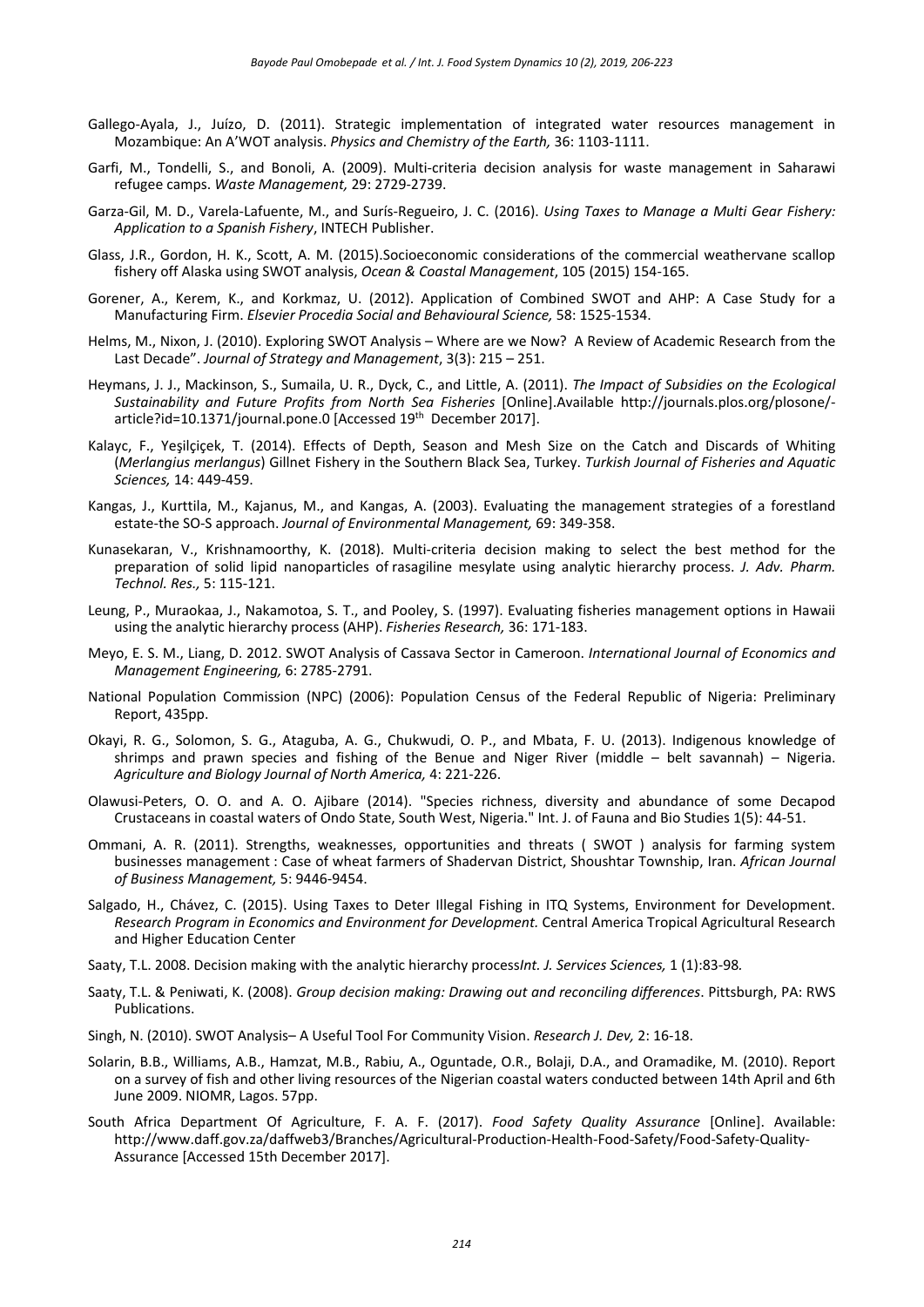- Suwasono, B., Nurul, R. (2013). The Application of GIS-AHP to Develop a Strategic Planning For an Urban Farming: Fishery and Aquaculture *International Symposium on the Analytic Hierarchy Process 2013.* Surabaya: agency of City Development Planning.
- Tuzmen, S., Sipahi, S. (2011). A multi‐criteria factor evaluation model for gas station site selection, 2nd International Conference on Business and Economic Research. *2nd ICBER 2011.*
- Udoh, J. P., Ukpatu, J. E. (2017). First estimates of growth, recruitment pattern and length-at-first-capture of Nematopalaemon hastatus (Aurivillius, 1898 ) in Okoro River estuary, southeast Nigeria. *Academia Arena,* 10: 1074‐1084.
- United States Agency For International Development (2012). Subsector Assessment of the Nigerian Shrimp and Prawn Industry. Chemonics International Incorporated 1133 20th Street, NW, Suite 600 Washington, DC 20036 (202): 955‐3300.
- Wattage, P., Mardle, S. (2008). The total economic value of wetland conservation in Sri Lanka identifying use and nonuse values. *Wetlands ecology and management,* 16: 359‐369.
- Wickramasinghe, V., Takano, S. (2010). Application of combined SWOT and Analytic Hierarchy Process (AHP) for tourism revival strategic marketing planning: A Case of Sri Lanka tourism. *Journal of the Eastern Asia Society for Transportation Studies,* 8: 954‐969.
- Yüksel, I., Dağdeviren, M. (2007). Using the analytic network process (ANP) in a SWOT analysis-A case study for a textile firm. *Information Sciences,* 17: 3364‐3382.
- Zeraatkish, S. Y. (2016). Utilization of the analytic hierarchy process (AHP) to meet management objectives in the fishery industry of the Sea of Oman. *Iranian Journal of Fisheries Sciences,* 15: 1379‐1387.

#### **Appendix**

- **Table 7:** Pairwise Comparison of Shrimping SWOT Factors. Table 8: Pairwise Comparisons of Shrimp Processing SWOT Factors. Table 9: Pairwise Comparison Matrix of Shrimp Marketing SWOT Groups. **Table 10:**  Pairwise Comparison Matrix of Shrimp Consumption SWOT Groups. Table 11: Overall Priority Scores of Shrimping SWOT Factors.
- Table 12: Overall Priority Scores of Shrimp Processing SWOT Factors.
- Table 13: **Overall Priority Scores of Shrimp Marketing SWOT Factors.**
- **Table 14:** Overall Priority Scores of Shrimp Consumption SWOT Factors.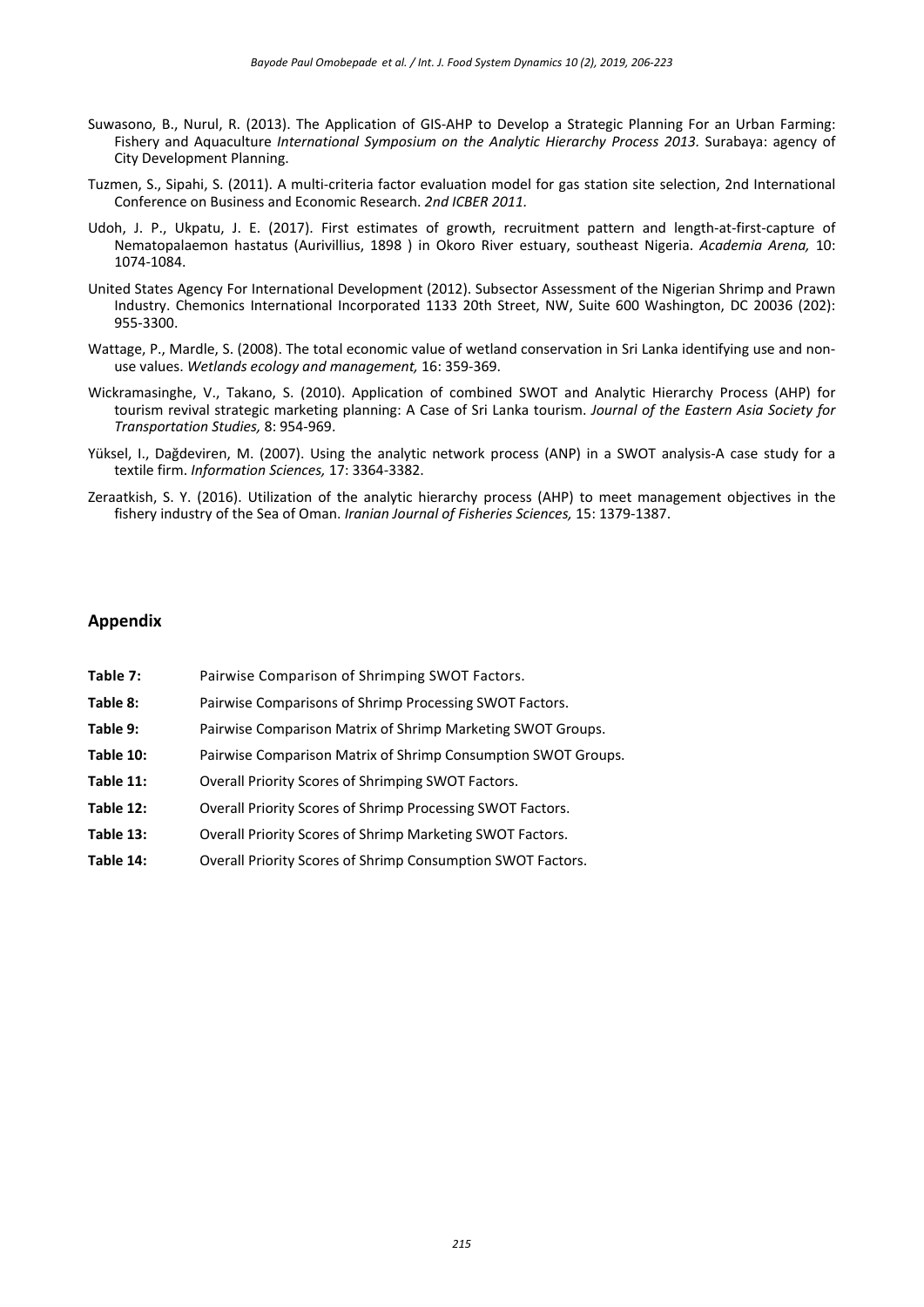**Table 7.** Pairwise Comparison of Shrimping SWOT Factors.

| Strength                                                            | S <sub>1</sub> | S <sub>2</sub> | <b>S3</b>      | <b>S4</b> | S <sub>5</sub> | S <sub>6</sub> | <b>S7</b>      | S8    | <b>CR</b> |
|---------------------------------------------------------------------|----------------|----------------|----------------|-----------|----------------|----------------|----------------|-------|-----------|
| Availability of Shrimping materials at Igbokoda                     | 1.000          | 4.000          | 7.000          | 5.000     | 3.000          | 0.500          | 6.000          | 3.000 |           |
| Large consumer base                                                 | 0.250          | 1.000          | 4.000          | 0.500     | 0.500          | 0.200          | 3.000          | 0.200 |           |
| <b>Beneficial fishing Association</b>                               | 0.143          | 0.250          | 1.000          | 0.333     | 0.200          | 0.111          | 2.000          | 0.167 |           |
| High return on investment                                           | 0.200          | 2.000          | 3.000          | 1.000     | 0.333          | 0.167          | 2.000          | 0.250 |           |
| High catch volume in peak months (June and October)                 | 0.333          | 2.000          | 5.000          | 3.000     | 1.000          | 0.250          | 4.000          | 0.500 |           |
| Abundance of the species in the coastline                           | 2.000          | 5.000          | 9.000          | 6.000     | 4.000          | 1.000          | 7.000          | 3.000 |           |
| Large household size                                                | 0.167          | 0.333          | 0.500          | 0.500     | 0.250          | 0.143          | 1.000          | 0.333 |           |
| Availability of economically active Inhabitants                     | 0.333          | 3.000          | 6.000          | 4.000     | 2.000          | 0.333          | 3.000          | 1.000 | 0.07      |
| Weaknesses                                                          | W1             | W <sub>2</sub> | W <sub>3</sub> | <b>W4</b> | W <sub>5</sub> | W <sub>6</sub> | W <sub>7</sub> | W8    |           |
| Less Beneficial Fishing association                                 | 1.000          | 0.111          | 0.167          | 0.250     | 0.143          | 0.333          | 0.500          | 0.200 |           |
| Lack of governance for monitoring shrimping input and catch         | 9.000          | 1.000          | 3.000          | 5.000     | 2.000          | 6.000          | 7.000          | 4.000 |           |
| High cost of outboard engines                                       | 6.000          | 0.333          | 1.000          | 3.000     | 0.500          | 4.000          | 5.000          | 2.000 |           |
| Reduced volume during the off-peak months                           | 4.000          | 0.200          | 0.333          | 1.000     | 0.250          | 2.000          | 3.000          | 0.500 |           |
| High tide and sea turbulence during raining season                  | 7.000          | 0.500          | 2.000          | 4.000     | 1.000          | 5.000          | 6.000          | 3.000 |           |
| Low/non availability of shrimping input in shrimping areas          | 3.000          | 0.167          | 0.250          | 0.500     | 0.200          | 1.000          | 2.000          | 0.333 |           |
| Inadequate infrastructural facilities in coastal communities        | 2.000          | 0.143          | 0.200          | 0.333     | 0.167          | 0.500          | 1.000          | 0.250 |           |
| High cost of fuel                                                   | 5.000          | 0.250          | 0.500          | 2.000     | 0.333          | 3.000          | 4.000          | 1.000 | 0.04      |
| <b>Opportunities</b>                                                | 01             | <b>O2</b>      | <b>O3</b>      | <b>O4</b> | <b>O5</b>      | <b>O6</b>      | <b>O7</b>      |       |           |
| Increased shrimping during off peak months                          | 1.000          | 0.200          | 0.111          | 0.167     | 0.333          | 0.250          | 0.500          |       |           |
| Development of selective shrimping gear to reduce by-catch          | 5.000          | 1.000          | 0.333          | 0.500     | 3.000          | 2.000          | 4.000          |       |           |
| Development of SSOP for the fishery                                 | 9.000          | 3.000          | 1.000          | 2.000     | 5.000          | 4.000          | 6.000          |       |           |
| Development of a tax system based on shrimping effort               | 6.000          | 2.000          | 0.500          | 1.000     | 4.000          | 3.000          | 5.000          |       |           |
| Development of a responsive and idea oriented fishing organizations | 3.000          | 0.333          | 0.200          | 0.250     | 1.000          | 0.500          | 2.000          |       |           |
| Diversification of coastal economy                                  | 4.000          | 0.500          | 0.250          | 0.333     | 2.000          | 1.000          | 3.000          |       |           |
| Investment into fishery input sales                                 | 2.000          | 0.250          | 0.167          | 0.200     | 0.500          | 0.333          | 1.000          |       | 0.03      |
| <b>Threat</b>                                                       | <b>T1</b>      | <b>T2</b>      | T <sub>3</sub> | <b>T4</b> | T <sub>5</sub> |                |                |       |           |
| Positive resource rent                                              | 1.000          | 0.500          | 4.000          | 2.000     | 3.000          |                |                |       |           |
| Free access to white shrimp fishery                                 | 2.000          | 1.000          | 5.000          | 3.000     | 4.000          |                |                |       |           |
| Seasonality of shrimp catches                                       | 0.250          | 0.200          | 1.000          | 0.333     | 0.500          |                |                |       |           |
| Excessive rainfall and bad weather                                  | 0.500          | 0.333          | 3.000          | 1.000     | 3.000          |                |                |       |           |
| Trawling operations                                                 | 0.333          | 0.250          | 2.000          | 0.333     | 1.000          |                |                |       | 0.03      |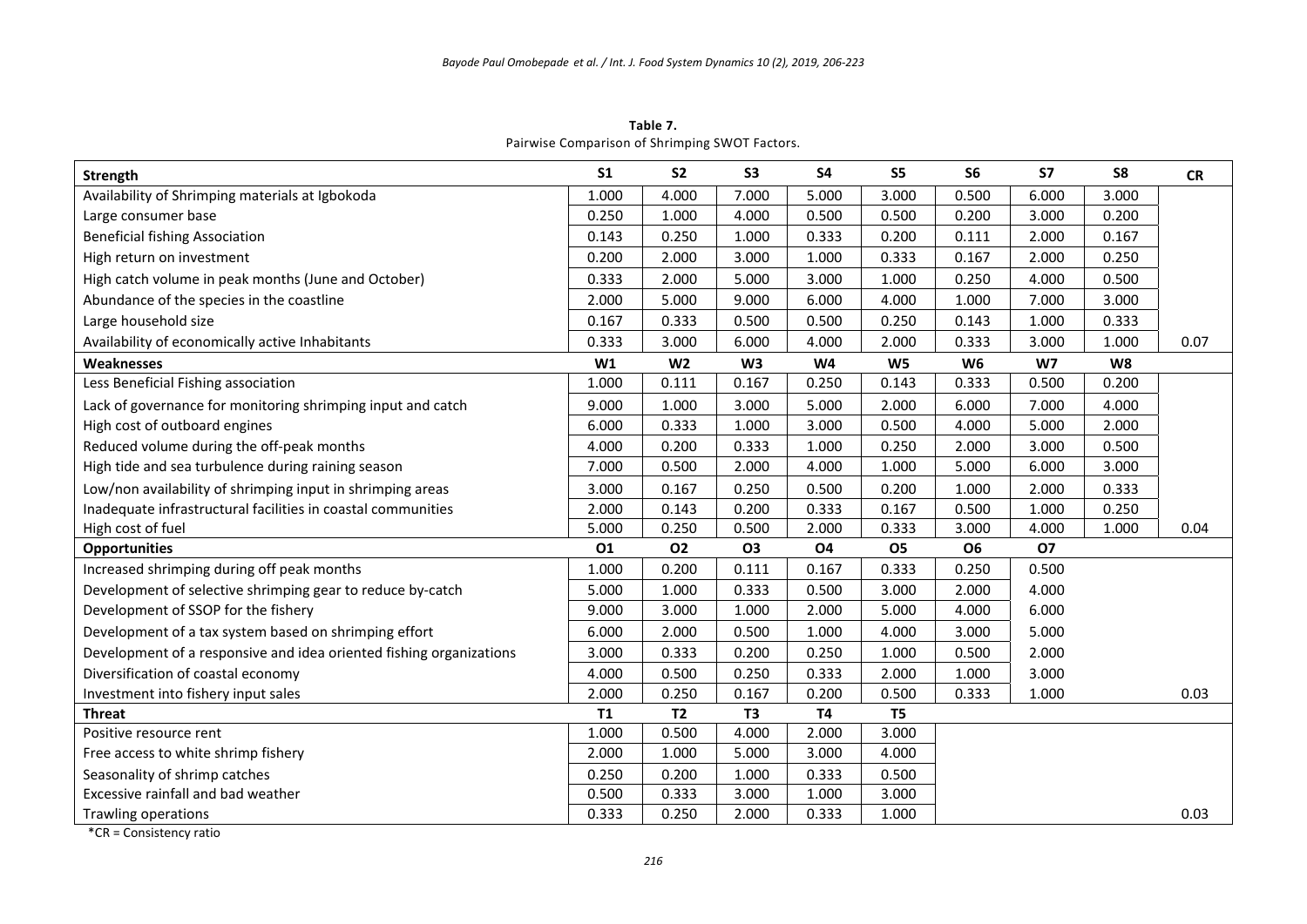**Table 8.** Pairwise Comparisons of Shrimp Processing SWOT Factors.

| Strength                                                                 | S <sub>1</sub> | S <sub>2</sub> | S <sub>3</sub> | <b>S4</b> | S5             | S <sub>6</sub> | S7    | <b>CR</b> |
|--------------------------------------------------------------------------|----------------|----------------|----------------|-----------|----------------|----------------|-------|-----------|
| Positive return on investment                                            | 1.000          | 0.167          | 0.200          | 0.111     | 0.250          | 0.500          | 0.333 |           |
| Availability of cheap processing materials                               | 6.000          | 1.000          | 2.000          | 0.500     | 3.000          | 5.000          | 3.000 |           |
| Large consumer base for white shrimp within and outside the study area   | 5.000          | 0.500          | 1.000          | 0.333     | 2.000          | 4.000          | 3.000 |           |
| Easy accessibility to processing areas by marketers and consumers        | 9.000          | 2.000          | 3.000          | 1.000     | 4.000          | 6.000          | 5.000 |           |
| High volume of processed shrimp particularly during the peak months      | 4.000          | 0.333          | 0.500          | 0.250     | 1.000          | 3.000          | 2.000 |           |
| Weekly sanitation of processing areas                                    | 2.000          | 0.200          | 0.250          | 0.167     | 0.333          | 1.000          | 0.500 |           |
| Large house size                                                         | 3.000          | 0.333          | 0.333          | 0.200     | 0.500          | 2.000          | 1.000 | 0.03      |
| <b>Weaknesses</b>                                                        | W1             | W <sub>2</sub> | W <sub>3</sub> | W4        | W <sub>5</sub> |                |       |           |
| Reduced volume of processed white shrimp off peak months                 | 1.000          | 0.500          | 0.250          | 0.333     | 0.200          |                |       |           |
| Lack of standardization by food standard organizations in the study area | 2.000          | 1.000          | 0.333          | 0.500     | 0.250          |                |       |           |
| High level of by-catch in fresh N. hastatus at landing                   | 4.000          | 3.000          | 1.000          | 2.000     | 0.500          |                |       |           |
| Low value addition                                                       | 3.000          | 2.000          | 0.500          | 1.000     | 0.333          |                |       |           |
| Health hazard associated with traditional smoking                        | 5.000          | 4.000          | 2.000          | 3.000     | 1.000          |                |       | 0.02      |
| <b>Opportunities</b>                                                     | 01             | 02             | <b>O3</b>      | <b>O4</b> | <b>O5</b>      |                |       |           |
| Standardising of processing environment                                  | 1.000          | 0.333          | 0.250          | 0.500     | 2.000          |                |       |           |
| Development of value added shrimp products                               | 3.000          | 1.000          | 0.333          | 2.000     | 4.000          |                |       |           |
| Development of cheaper and safe processing technology                    | 4.000          | 2.000          | 1.000          | 3.000     | 5.000          |                |       |           |
| Development of shrimp storage facilities                                 | 2.000          | 0.500          | 0.500          | 1.000     | 3.000          |                |       |           |
| Increased sanitation of processing environment                           | 0.500          | 0.250          | 2.000          | 0.333     | 1.000          |                |       | 0.02      |
| <b>Threat</b>                                                            | <b>T1</b>      | T <sub>2</sub> | T <sub>3</sub> |           |                |                |       |           |
| Lack of infrastructure for large scale processing                        | 1.000          | 2.000          | 3.000          |           |                |                |       |           |
| Seasonality                                                              | 0.500          | 1.000          | 2.000          |           |                |                |       |           |
| Supply of un-dried wood                                                  | 0.500          | 1.000          | 2.000          |           |                |                |       | 0.01      |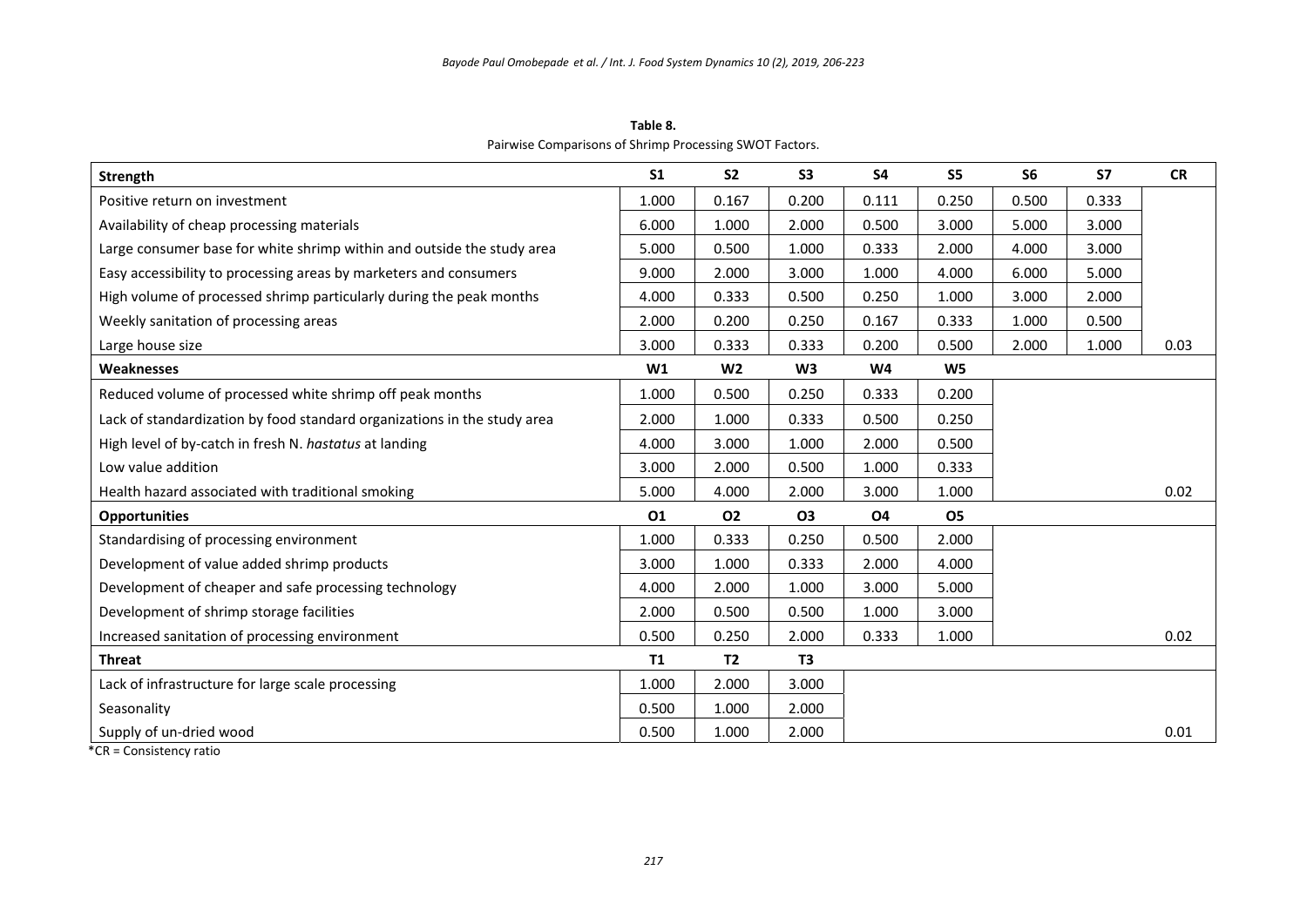**Table 9.** Pairwise Comparison Matrix of Shrimp Marketing SWOT Groups.

| Strength                                                             | S <sub>1</sub> | S <sub>2</sub> | S <sub>3</sub> | S4             | <b>CR</b> |
|----------------------------------------------------------------------|----------------|----------------|----------------|----------------|-----------|
| Large consumer base in Southern, Nigeria                             | 1.000          | 0.500          | 0.333          | 2.000          |           |
| Availability of processed shrimp particularly during the peak months | 2.000          | 1.000          | 0.500          | 3.000          |           |
| Availability of large shrimp markets at Igbokoda and Obi             | 3.000          | 2.000          | 1.000          | 4.000          |           |
| Positive return on investment                                        | 0.500          | 0.333          | 0.250          | 1.000          | 0.01      |
| <b>Weaknesses</b>                                                    | W1             | W <sub>2</sub> | W <sub>3</sub> | W <sub>4</sub> |           |
| Lack of product labelling                                            | 1.000          | 0.333          | 0.250          | 0.500          |           |
| Inadequate value addition                                            | 3.000          | 1.000          | 0.500          | 2.000          |           |
| Inadequate storage facilities                                        | 4.000          | 2.000          | 1.000          | 3.000          |           |
| Lack of standardization                                              | 2.000          | 0.500          | 0.333          | 1.000          | 0.01      |
| <b>Opportunities</b>                                                 | 01             | 02             | 03             | <b>O4</b>      |           |
| Standardization of white shrimp products                             | 1.000          | 0.500          | 2.000          | 3.000          |           |
| Modernization of Igbokoda and Obi markets                            | 2.000          | 1.000          | 3.000          | 4.000          |           |
| Marketing of value added and labelled shrimp products                | 0.500          | 0.333          | 1.000          | 2.000          |           |
| Development of cheap storage facilities                              | 0.333          | 0.250          | 0.500          | 1.000          | 0.01      |
| <b>Threat</b>                                                        | T1             | <b>T2</b>      | T <sub>3</sub> |                |           |
| Production of un-dried white shrimps by processors                   | 1.000          | 2.000          | 0.500          |                |           |
| Large volume of by-catch in processed shrimp                         | 0.500          | 1.000          | 0.333          |                |           |
| Production of white shrimp with undesirable sensory properties       | 2.000          | 3.000          | 1.000          |                | 0.01      |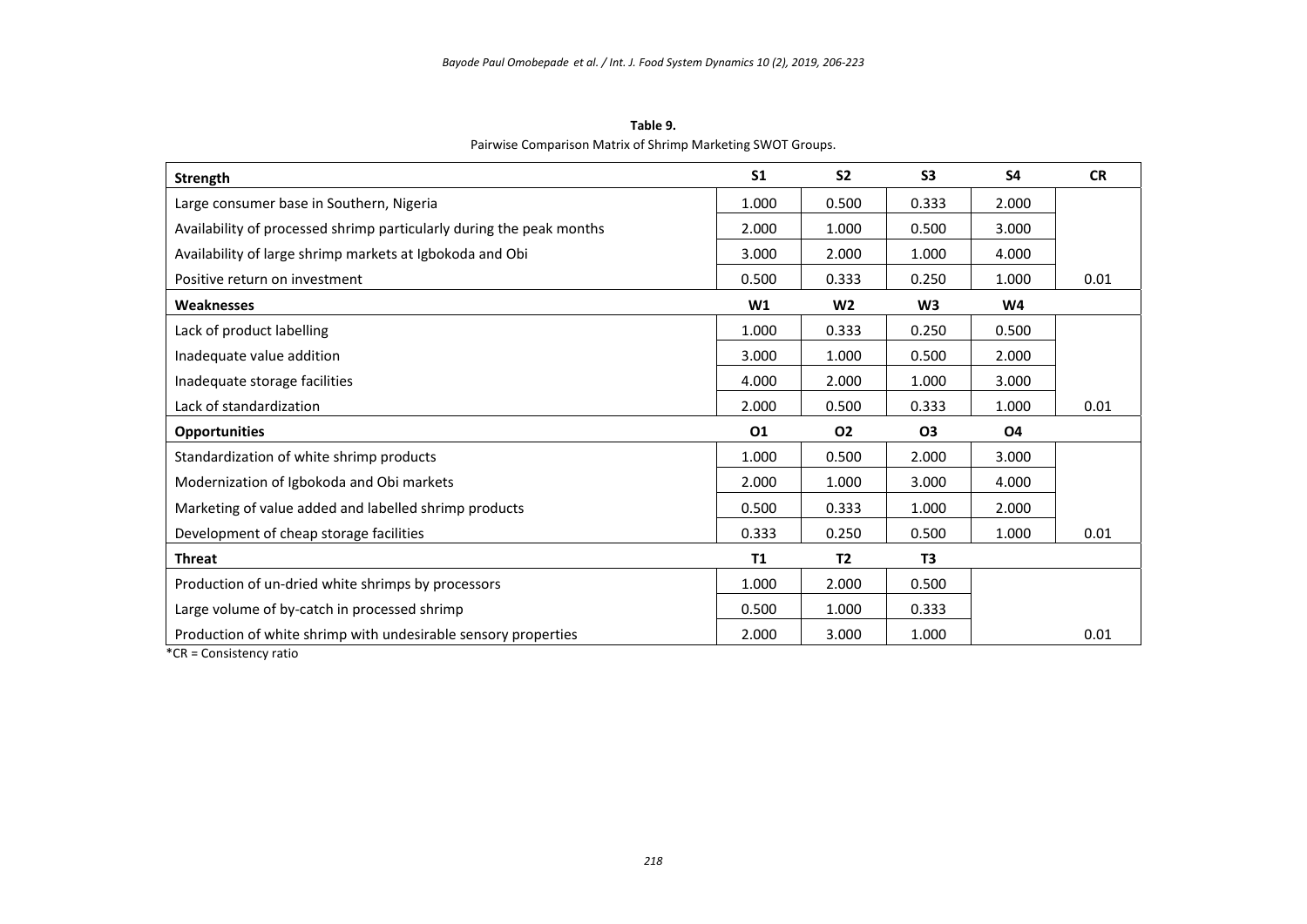**Table 10.**  Pairwise Comparison Matrix of Shrimp Consumption SWOT Groups.

| <b>Strength</b>                                              | S <sub>1</sub> | S <sub>2</sub> | S <sub>3</sub> | S <sub>4</sub> | S <sub>5</sub> | S <sub>6</sub> | <b>S7</b> | S8    | S <sub>9</sub> | <b>CR</b> |
|--------------------------------------------------------------|----------------|----------------|----------------|----------------|----------------|----------------|-----------|-------|----------------|-----------|
| Easy accessibility by consumers                              | 1.000          | 2.000          | 0.500          | 3.000          | 6.000          | 4.000          | 5.000     | 7.000 | 8.000          |           |
| Highly rated desirable sensory properties and acceptability  | 0.500          | 1.000          | 0.333          | 2.000          | 5.000          | 3.000          | 4.000     | 6.000 | 7.000          |           |
| High awareness of the nutritional benefits of the species    | 2.000          | 3.000          | 1.000          | 4.000          | 2.000          | 5.000          | 6.000     | 8.000 | 9.000          |           |
| Less expensive in coastal communities                        | 0.333          | 0.500          | 0.250          | 1.000          | 4.000          | 2.000          | 3.000     | 5.000 | 6.000          |           |
| High acceptability of food flavoured with dried white shrimp | 0.167          | 0.200          | 0.500          | 0.250          | 1.000          | 0.333          | 0.500     | 2.000 | 3.000          |           |
| High consumption level among consumers                       | 0.250          | 0.333          | 0.200          | 0.500          | 3.000          | 1.000          | 2.000     | 4.000 | 5.000          |           |
| High satisfaction with shrimp quality market places          | 0.200          | 0.250          | 0.167          | 0.333          | 2.000          | 0.500          | 1.000     | 3.000 | 4.000          |           |
| High utilization as supplement in weaning foods              | 0.143          | 0.167          | 0.125          | 0.200          | 0.500          | 0.250          | 0.333     | 1.000 | 2.000          |           |
| No allergy reactions in majority of consumers                | 0.125          | 0.143          | 0.111          | 0.167          | 0.333          | 0.200          | 0.250     | 0.500 | 1.000          | 0.07      |
| Weaknesses                                                   | W1             | W <sub>2</sub> | W <sub>3</sub> |                |                |                |           |       |                |           |
| Increased quantity of by-catch                               | 1.000          | 3.000          | 2.000          |                |                |                |           |       |                |           |
| Seasonality of Catch                                         | 0.333          | 1.000          | 0.500          |                |                |                |           |       |                |           |
| Mould Growth                                                 | 0.500          | 2.000          | 1.000          |                |                |                |           |       |                | 0.01      |
| <b>Opportunities</b>                                         | O <sub>1</sub> | O <sub>2</sub> | O <sub>3</sub> |                |                |                |           |       |                |           |
| Development of value-added white shrimp products             | 1.000          | 3.000          | 2.000          |                |                |                |           |       |                |           |
| Assessment of consumers preferences outside the study area   | 0.333          | 1.000          | 0.500          |                |                |                |           |       |                |           |
| Development of domestic storage for smoked white shrimp      | 0.500          | 2.000          | 1.000          |                |                |                |           |       |                | 0.01      |
| <b>Threat</b>                                                | <b>T1</b>      | <b>T2</b>      | T <sub>3</sub> |                |                |                |           |       |                |           |
| Supply of undesirable white shrimp in market places          | 1.000          | 3.000          | 2.000          |                |                |                |           |       |                |           |
| Consumption allergies in some children and adults            | 0.333          | 1.000          | 0.5000         |                |                |                |           |       |                |           |
| Inflation                                                    | 0.500          | 2.000          | 1.000          |                |                |                |           |       |                | 0.01      |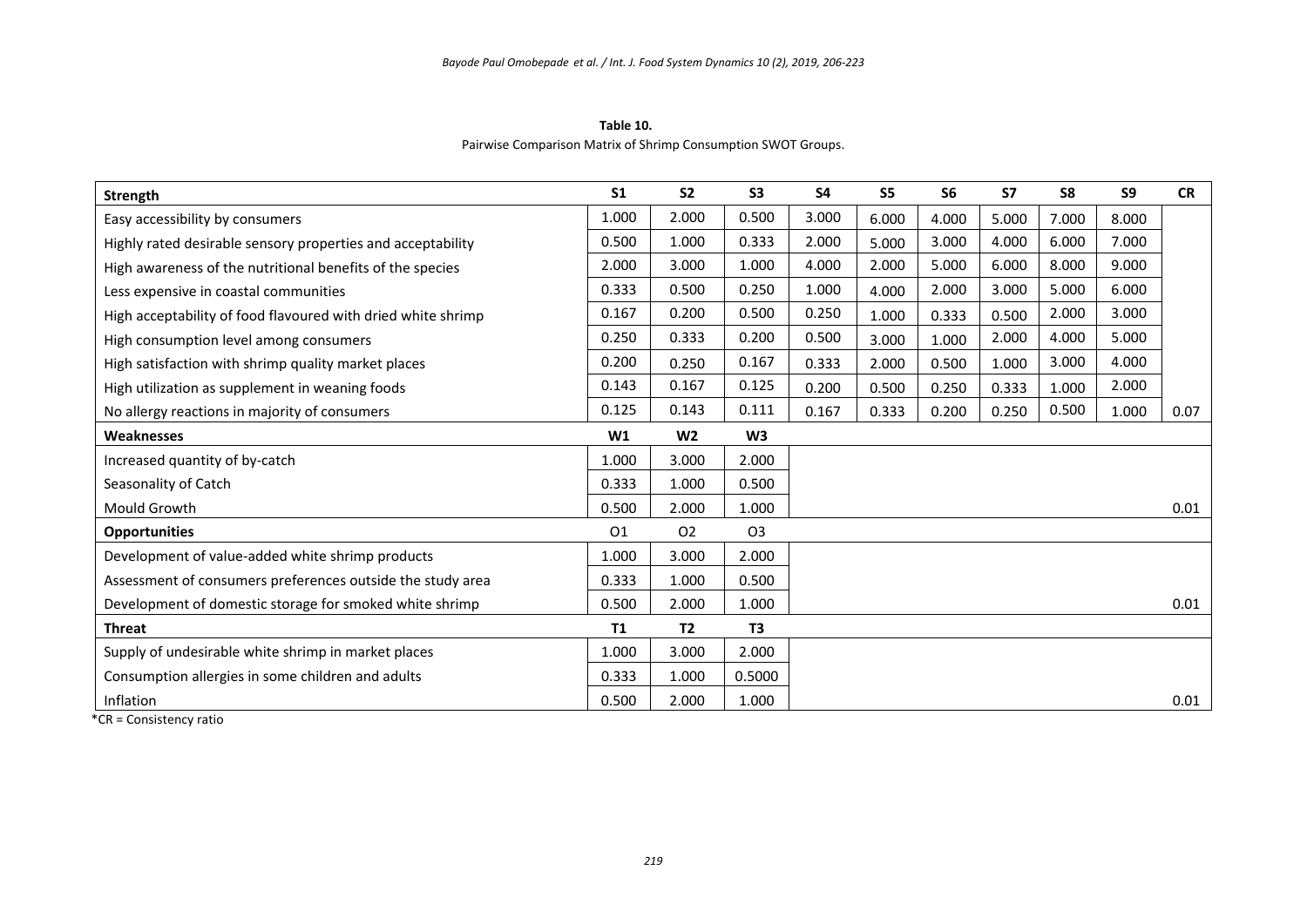| Table 11.                                          |
|----------------------------------------------------|
| Overall Priority Scores of Shrimping SWOT Factors. |

| <b>SWOT</b>          | Group           |                                                              | <b>Factor Priority</b> | Overall                   |
|----------------------|-----------------|--------------------------------------------------------------|------------------------|---------------------------|
| Group                | <b>Priority</b> | <b>SWOT Factors</b>                                          | within Group           | <b>Priority of Factor</b> |
|                      |                 | Availability of Shrimping materials at Igbokoda              | 0.239                  | 0.088                     |
|                      |                 | Large consumer base                                          | 0.064                  | 0.023                     |
|                      |                 | <b>Beneficial fishing Association</b>                        | 0.030                  | 0.011                     |
|                      |                 | High return on investment                                    | 0.061                  | 0.022                     |
|                      |                 | High catch volume in peak months (June and October)          | 0.107                  | 0.039                     |
|                      |                 | The abundance of the species in the coastline                | 0.326                  | 0.120                     |
|                      |                 | Large household size                                         | 0.031                  | 0.011                     |
| Strength             | 0.367           | Availability of economically active Inhabitants              | 0.142                  | 0.052                     |
|                      |                 | Less Beneficial Fishing association                          | 0.023                  | 0.003                     |
|                      |                 | Lack of SSOP for the white shrimp fishery                    | 0.330                  | 0.048                     |
|                      |                 | High cost of outboard engines                                | 0.156                  | 0.023                     |
|                      |                 | Reduced volume during the off-peak months                    | 0.073                  | 0.011                     |
|                      |                 | High tide and sea turbulence during raining season           | 0.227                  | 0.033                     |
|                      |                 | Low/non-availability of shrimping input in shrimping areas   | 0.050                  | 0.007                     |
|                      |                 | Inadequate infrastructural facilities in coastal communities | 0.034                  | 0.005                     |
| <b>Weaknesses</b>    | 0.146           | High cost of fuel                                            | 0.107                  | 0.016                     |
|                      |                 | Increased shrimping during off peak months                   | 0.030                  | 0.011                     |
|                      |                 | Development of selective shrimping gear to reduce by-catch   | 0.157                  | 0.057                     |
|                      |                 | Development of SSOP for the fishery                          | 0.358                  | 0.131                     |
|                      |                 | Development of a tax system based on shrimping effort        | 0.236                  | 0.086                     |
|                      |                 | Development of a responsive fishing organizations            | 0.069                  | 0.025                     |
|                      |                 | Diversification of coastal economy                           | 0.104                  | 0.038                     |
| <b>Opportunities</b> | 0.365           | Investment into fishery input sales                          | 0.046                  | 0.017                     |
|                      |                 | Positive resource rent                                       | 0.258                  | 0.032                     |
|                      |                 | Free access to white shrimp fishery                          | 0.412                  | 0.051                     |
|                      |                 | Seasonality of shrimp catches                                | 0.062                  | 0.008                     |
|                      |                 | Excessive rainfall and bad weather                           | 0.176                  | 0.022                     |
| <b>Threat</b>        | 0.123           | <b>Trawling operations</b>                                   | 0.092                  | 0.011                     |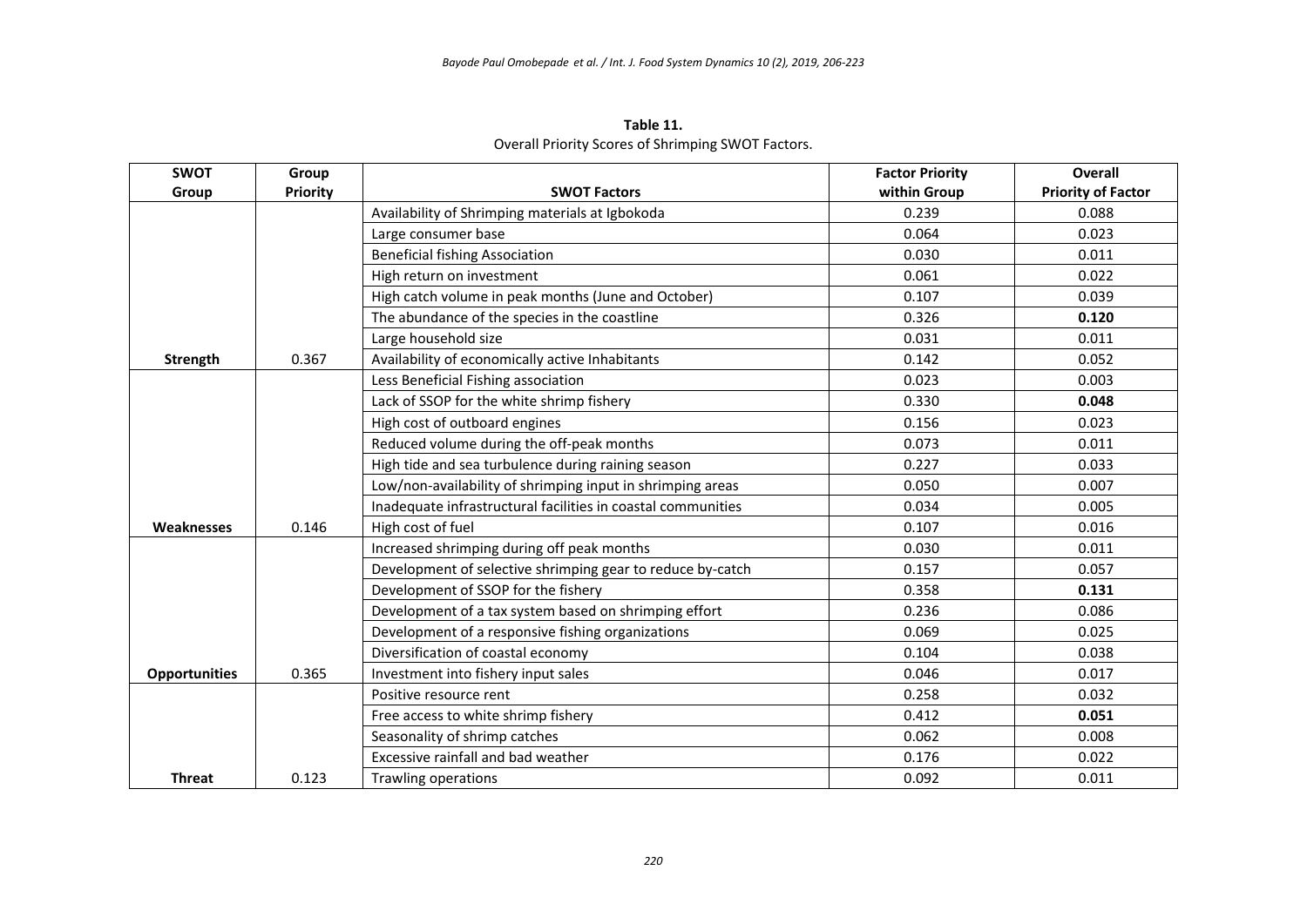| Table 12.                                                  |
|------------------------------------------------------------|
| Overall Priority Scores of Shrimp Processing SWOT Factors. |

| <b>SWOT Group</b>    | Group<br><b>Priority</b> | <b>SWOT Factors</b>                                                      | <b>Factor Priority</b><br>within Group | Overall                   |
|----------------------|--------------------------|--------------------------------------------------------------------------|----------------------------------------|---------------------------|
|                      |                          |                                                                          |                                        | <b>Priority of Factor</b> |
|                      |                          | Positive return on investment                                            | 0.030                                  | 0.011                     |
|                      |                          | Availability of cheap processing materials                               | 0.228                                  | 0.084                     |
|                      |                          | Large consumer base for white shrimp within and outside the study area   | 0.159                                  | 0.058                     |
|                      |                          | Easy accessibility to processing areas by marketers and consumers        | 0.360                                  | 0.132                     |
|                      |                          | A high volume of processed shrimp particularly during the peak months    | 0.105                                  | 0.039                     |
|                      |                          | Weekly sanitation of processing areas                                    | 0.046                                  | 0.017                     |
| Strength             | 0.367                    | Large house size                                                         | 0.072                                  | 0.026                     |
|                      |                          | Reduced volume of processed white shrimp off-peak months                 | 0.062                                  | 0.009                     |
|                      |                          | Lack of standardization by food standard organizations in the study area | 0.099                                  | 0.014                     |
|                      |                          | High level of by-catch in fresh N. hastatus at landing                   | 0.262                                  | 0.038                     |
|                      |                          | Low value addition                                                       | 0.161                                  | 0.024                     |
| Weaknesses           | 0.146                    | Health hazard associated with traditional smoking                        | 0.416                                  | 0.061                     |
|                      |                          | Standardising of processing environment                                  | 0.099                                  | 0.036                     |
|                      |                          | Development of value added shrimp products                               | 0.262                                  | 0.096                     |
|                      |                          | Development of cheaper and safe processing technology                    | 0.416                                  | 0.152                     |
|                      |                          | Development of shrimp storage facilities                                 | 0.161                                  | 0.059                     |
| <b>Opportunities</b> | 0.365                    | Increased sanitation of processing environment                           | 0.062                                  | 0.023                     |
|                      |                          | Lack of infrastructure for large scale processing                        | 0.539                                  | 0.066                     |
|                      |                          | Seasonality                                                              | 0.297                                  | 0.037                     |
| <b>Threat</b>        | 0.123                    | Supply of un-dried wood                                                  | 0.164                                  | 0.020                     |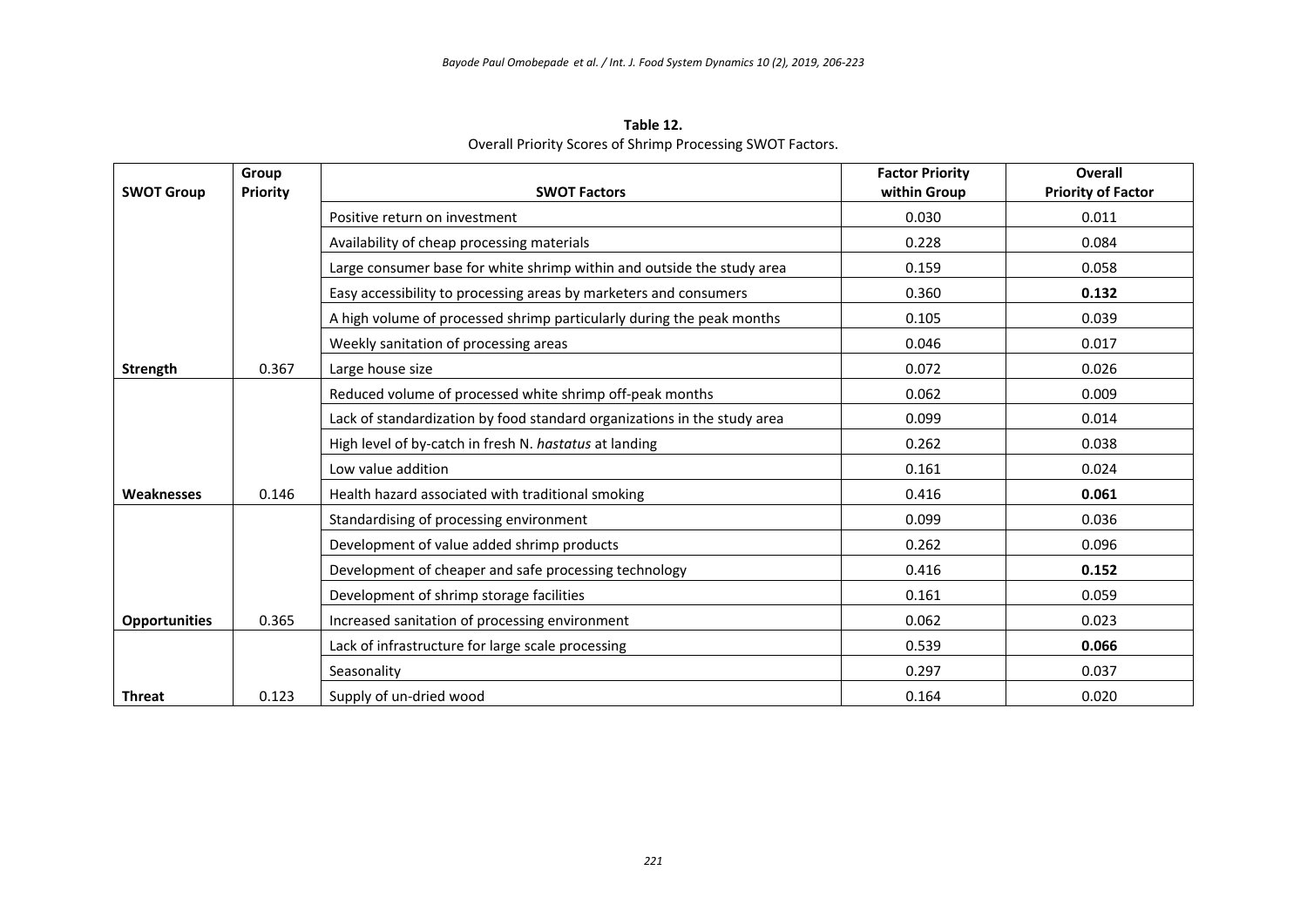| <b>SWOT Group</b>    | <b>Group Priority</b> | <b>SWOT Factors</b>                                                  | <b>Factor Priority</b><br>within Group | <b>Overall</b><br><b>Priority of Factor</b> |
|----------------------|-----------------------|----------------------------------------------------------------------|----------------------------------------|---------------------------------------------|
|                      |                       | Large consumer base in Southern, Nigeria                             | 0.161                                  | 0.059                                       |
|                      |                       | Availability of processed shrimp particularly during the peak months | 0.277                                  | 0.102                                       |
|                      |                       | Availability of large shrimp markets at Igbokoda and Obi             | 0.466                                  | 0.171                                       |
| Strength             | 0.367                 | Positive return on investment                                        | 0.096                                  | 0.035                                       |
|                      |                       | Lack of product labelling                                            | 0.096                                  | 0.014                                       |
|                      |                       | Inadequate value addition                                            | 0.277                                  | 0.040                                       |
|                      |                       | Inadequate storage facilities                                        | 0.466                                  | 0.068                                       |
| Weaknesses           | 0.146                 | Lack of standardization                                              | 0.161                                  | 0.024                                       |
|                      |                       | Standardization of white shrimp products                             | 0.277                                  | 0.101                                       |
|                      |                       | Modernization of Igbokoda and Obi markets                            | 0.466                                  | 0.170                                       |
|                      |                       | Marketing of value-added and labelled shrimp products                | 0.161                                  | 0.059                                       |
| <b>Opportunities</b> | 0.365                 | Development of cheap storage facilities                              | 0.096                                  | 0.035                                       |
|                      |                       | Production of un-dried white shrimps by processors                   | 0.297                                  | 0.037                                       |
|                      |                       | Large volume of by-catch in processed shrimp                         | 0.164                                  | 0.020                                       |
| <b>Threat</b>        | 0.123                 | Production of white shrimp with undesirable sensory properties       | 0.539                                  | 0.066                                       |

**Table 13.**  Overall Priority Scores of Shrimp Marketing SWOT Factors.